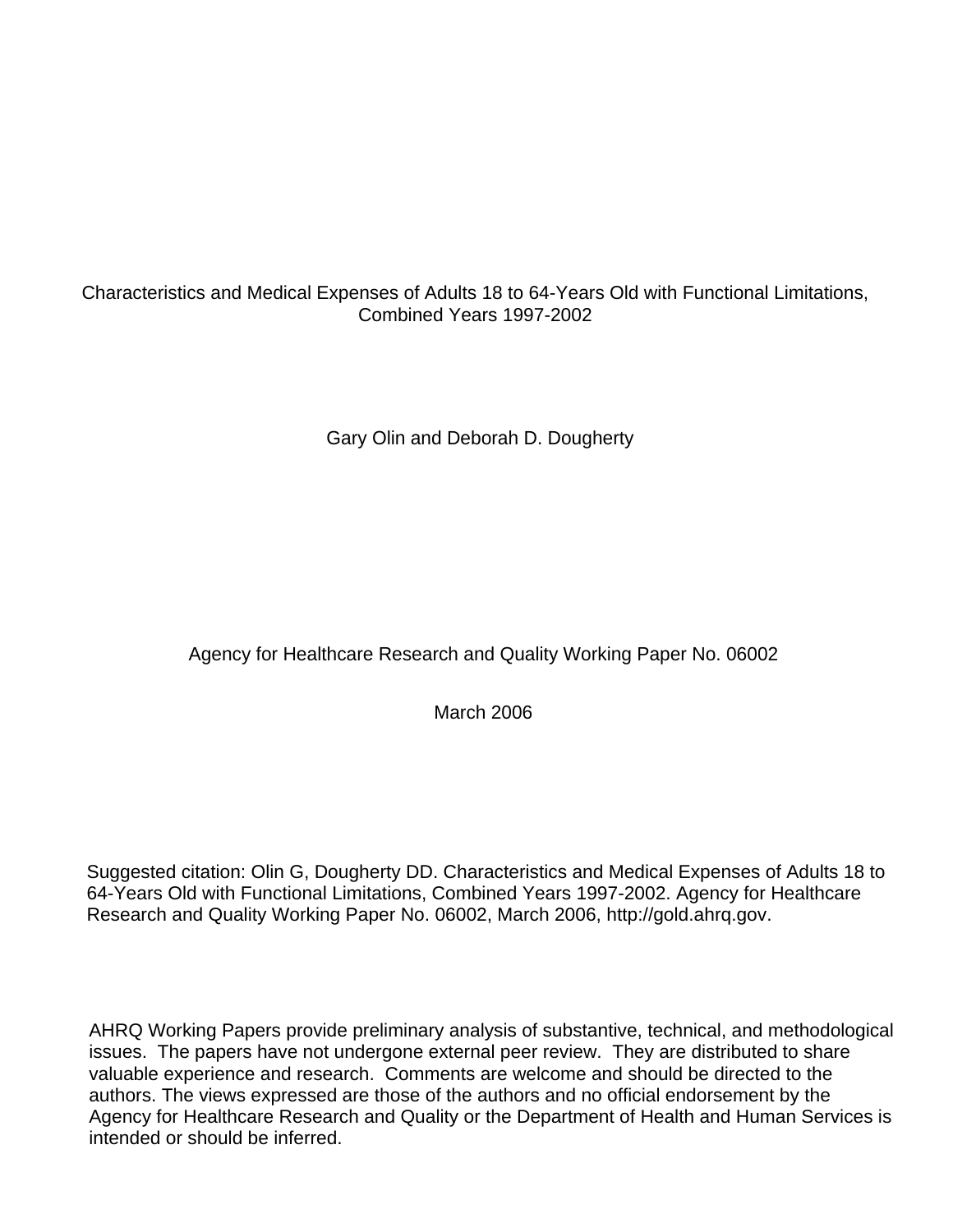Characteristics and Medical Expenses of Adults 18 to 64 Years-Old with Functional Limitations, Combined Years 1997-2002 Deborah D. Dougherty, Ph.D., Westat and Gary Olin, Ph.D., AHRQ February 2005

### **ABSTRACT**

This report provides information on the characteristics and medical expenses of adults with functional limitations in the US civilian noninstitutionalized population. It uses data from the Medical Expenditure Panel Survey (MEPS) for the period 1997–2002 to categorize adults by age group and degree of activity and functional limitation. Although only 8 percent of all adults have a functional limitation, the prevalence of disability is much higher among some segments of the population. The publicly insured, the poor, the unemployed, and divorced or separated adults, for example, have relatively large proportions of persons with functional limitations. Adults with severe disabilities tend to have much higher health care expenses than do individuals with no limitations.

Gary Olin, Ph.D. Center for Financing, Access, and Cost Trends Agency for Healthcare Research and Quality 540 Gaither Road Rockville, MD 20850 E-mail: golin@ahrq.gov

Deborah D. Dougherty, Ph.D. Westat 1650 Research Blvd. Rockville, MD 20850 E-mail: DOUGHED@WESTAT.com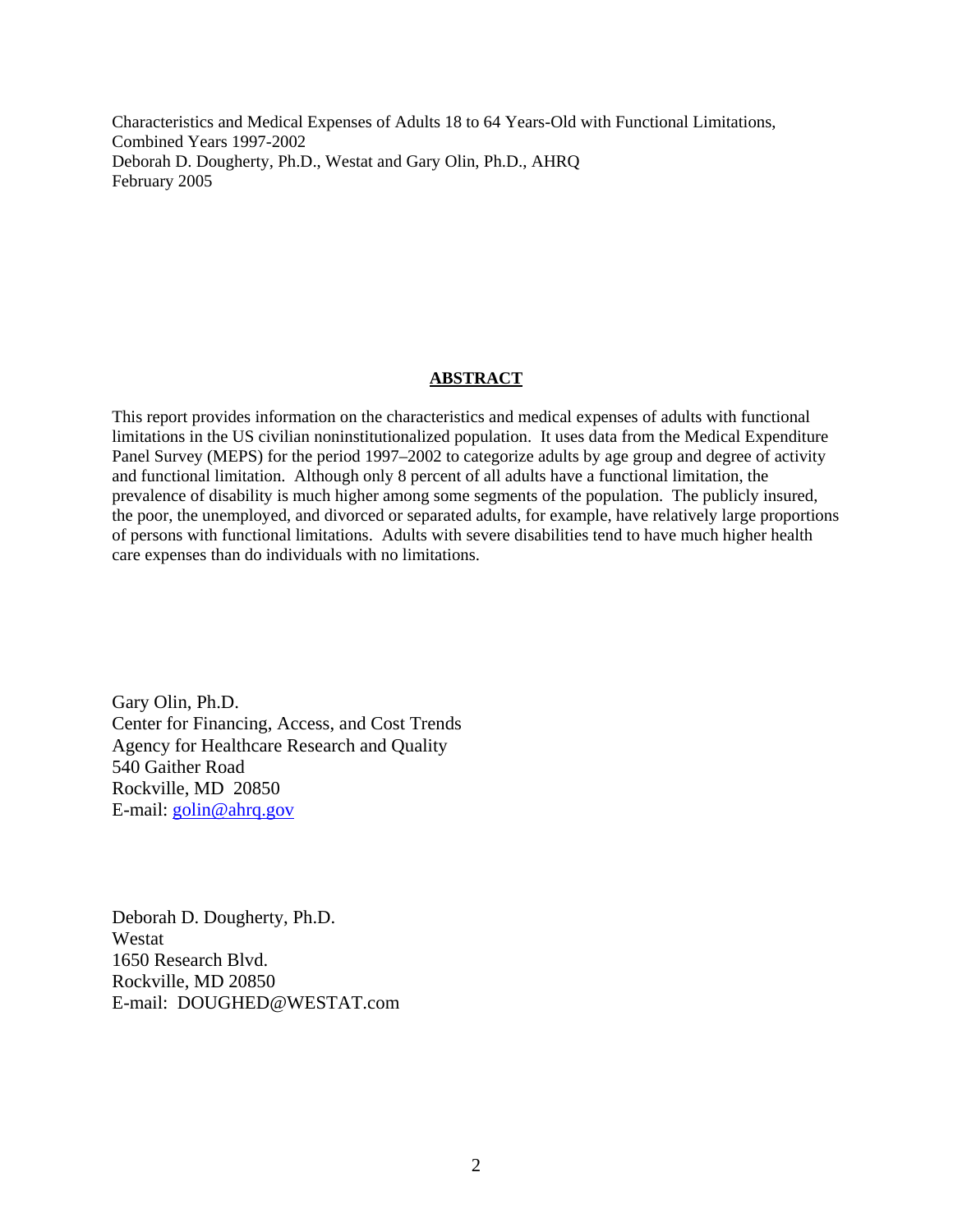## **Introduction**

The household component of the Medical Expenditure Panel Survey (MEPS) contains a series of questions about the health status of persons in the sample. Responses to these questions can be used to identify persons who needed help performing activities related to personal care or living independently, as well as those who had limitations in work, housework, or school. This research finding contains information on the number and characteristics of adults in the civilian noninstitutionalized population who had activity and functional limitations. It also provides detail on their health insurance coverage and health care expenditures.

The data are for adults who were in the civilian noninstitutionalized population and between 18 and 64 years of age during the period 1997-2002. Six years of data were combined to provide larger samples needed to make more precise estimates of the number and characteristics of adults with disabilities. As a result, the statistics discussed in the following sections are annual averages for the period 1997-2002. In addition, health care expenditures have been adjusted to 2002 dollars by using the Consumer Price Index for Medical Services to account for change in health care prices over the years 1997-2002.

Tests of statistical significance were used to determine whether differences between sample statistics exist at specified levels of confidence or whether they occur by chance. Differences were tested using *z-scores* having asymptotic normal properties at the 0.05 level of significance. Unless otherwise noted, only statistically significant differences between estimates are discussed in the text. The technical appendix provides details concerning the sample design and the definitions of measures used in this report.

3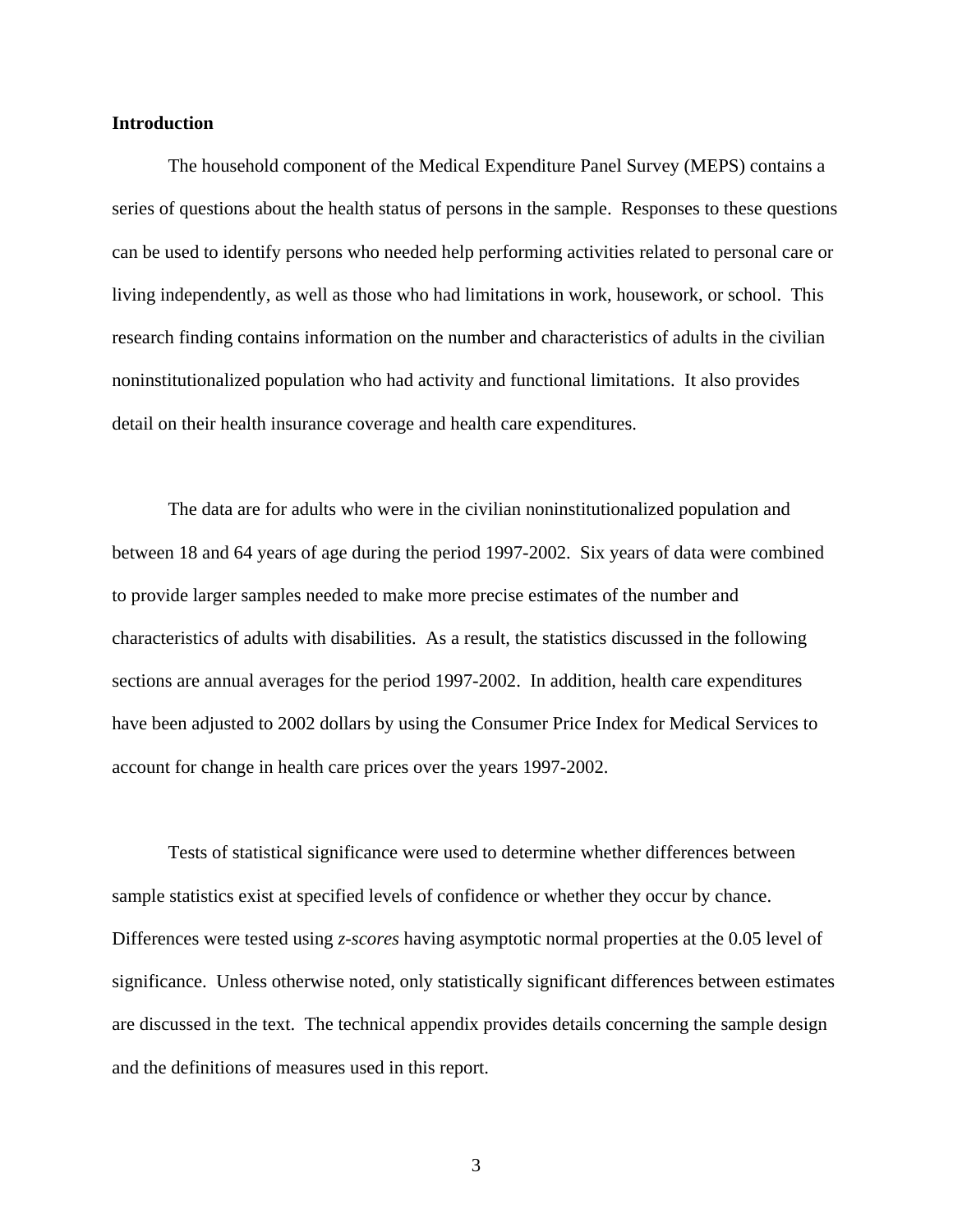## **Functional Limitations Defined**

Individuals ages 18 to 64 were assigned to one of four mutually exclusive hierarchical groups based on the severity of an individual's disability. The group with the highest level of functional disability contains persons who received help or supervision in performing personal care tasks, such as bathing, dressing, or getting around the house. Individuals were included in this group if they had any activity of daily living (ADL) limitation, regardless of other limitations. The second group consists of persons having an instrumental activity of daily living (IADL) limitation but no ADL limitation. Anyone who needed assistance with activities such as using the telephone, paying bills, taking medications, preparing light meals, doing laundry, or going shopping was included in this category. The third group includes persons with physical limitations but no ADL or IADL limitations. Anyone limited in mobility, as measured by having difficulty walking or by having a work, housework, or school limitation, was included in this category. The fourth group includes all other adults in the sample.

#### **Prevalence of Functional Limitations**

Table 1 shows the average number of adults, stratified by degree of disability and socioeconomic characteristics, for the years 1997-2002. While a large portion of the population (92%) had no functional limitation, 6 percent had a physical limitation only, and 2 percent had an ADL and/or IADL limitation. The prevalence of disability varied, however, with age, race, education, and marital status. Older adults were significantly more likely than their younger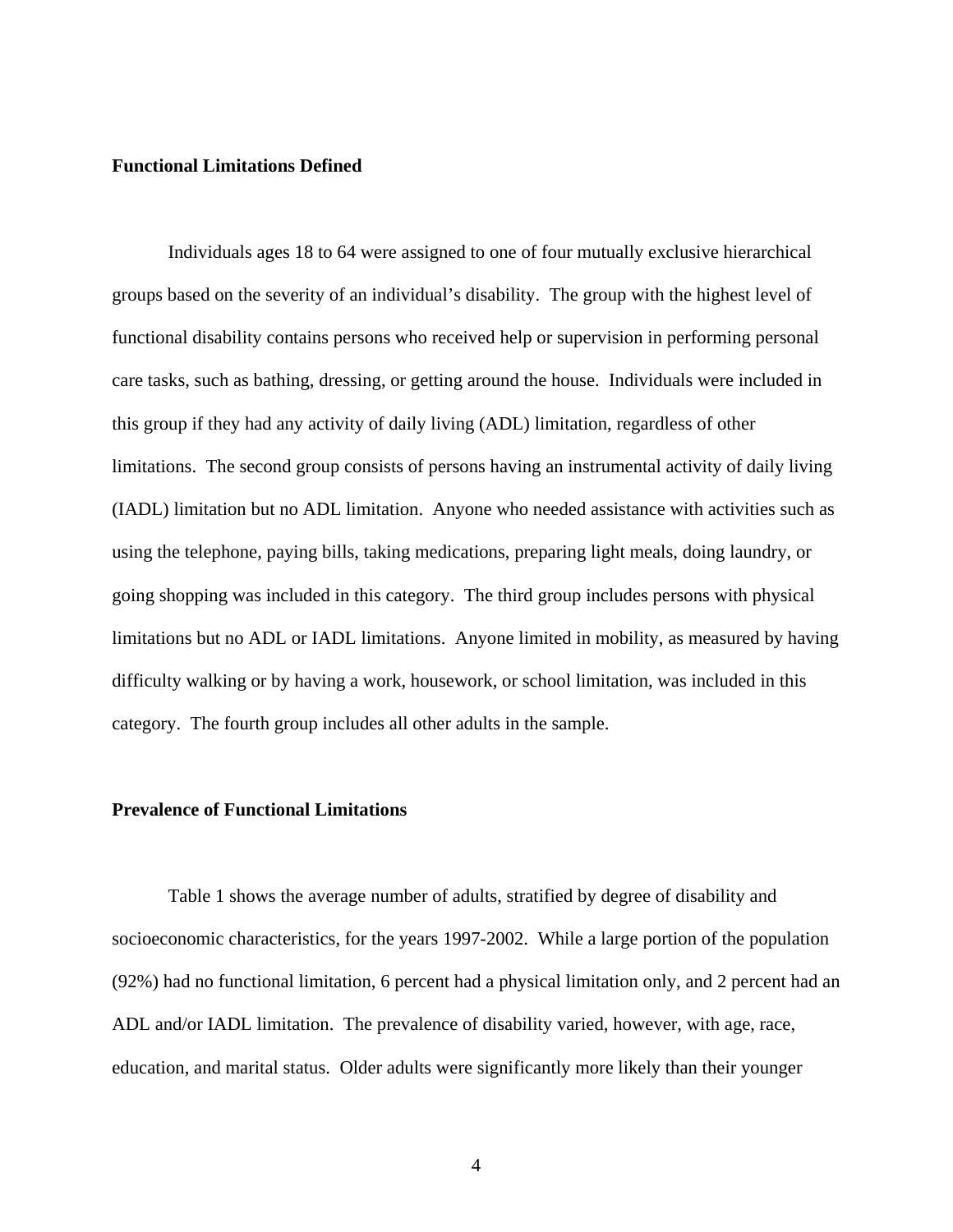counterparts to have some type of activity or functional limitation (16.2 percent vs. 6.0 percent), and almost 3 times as likely to have a physical limitation only (12.7 percent vs. 4.5 percent). Hispanics (5.9 percent) and other races (6.0 percent) were less likely than whites (8.8 percent) or blacks (10.3 percent) to have an activity or functional limitation. Physical limitations were more common among individuals with low educational attainment compared to those with 12 or more years of education. Ten percent of individuals with less than a high school education had a physical limitation compared to 5.8 percent who had 12 or more years of education. Physical limitations also varied by marital status, with divorced/separated person having the highest prevalence of activity and functional limitations (15.7 percent). About 12 percent of the divorced/separated group had a physical limitation, as opposed to only 5.9 percent of married/widowed and 4.8 percent of never married people.

The largest differences in the prevalence of disability were observed for adults stratified by employment and insurance status. Over twenty-seven percent of the unemployed had an activity or physical limitation compared to 5 percent of those with full or part-year employment. The likelihood of having a functional limitation was notably higher among adults with public insurance (38.8 percent), compared to those with private or no insurance (5.4 percent and 7.1 percent, respectively). In addition, the prevalence of disability among poor/near-poor (18.6 percent) and low income (11.6 percent) individuals is higher compared to those with middle/high-incomes (6.1 percent).

5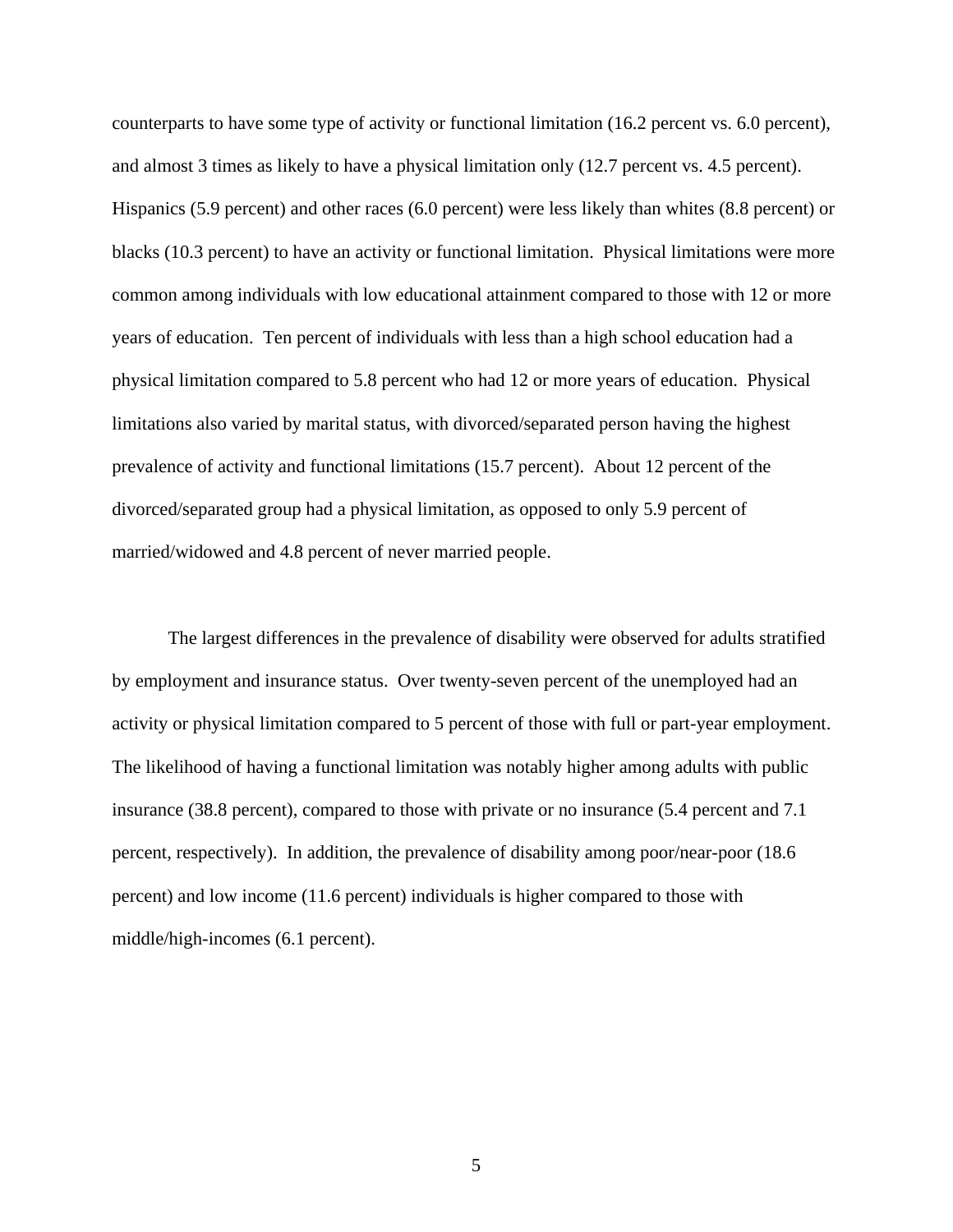## **Functional Limitations, Insurance Status, and Age**

Table 2 shows the disability and insurance status of adults with functional limitations by age group. Insurance categories in the table include (1) private insurance, (2) public insurance, and (3) no insurance during the year. The predominant type of insurance coverage among all adults in the sample varied with the level of disability. Adults with any type of ADL limitation or an IADL limitation but no ADL limitation were about twice as likely to have public insurance (58.8 percent and 59.5 percent, respectively) than they were to have private insurance (32.9 percent and 31.3 percent, respectively). Adults with physical limitations only, on the other hand, were more likely to have private insurance (53.2 percent) than public insurance (33.0 percent).

### **Functional Limitations and Health Care Expenditures**

Table 3 shows, by age group and level of disability, annual average health care expenditures in 2002 dollars and the distribution of payments by source for the period 1997- 2002. The annual average health care expenditure for persons with at least one medical event was significantly less for individuals without a limitation than it was for persons with a limitation, regardless of age group. In the 50 to 64 year-old age group, for example, the average expenditure per person receiving medical care ranged from \$3,819 for those with no limitations to \$9,729 for those with a physical limitation only to \$23,292 for those with an ADL limitation. Expenditures in the 18 to 49 year-old group also rose with the level of disability, although average expenditures per person receiving medical care were lower than those in the older group.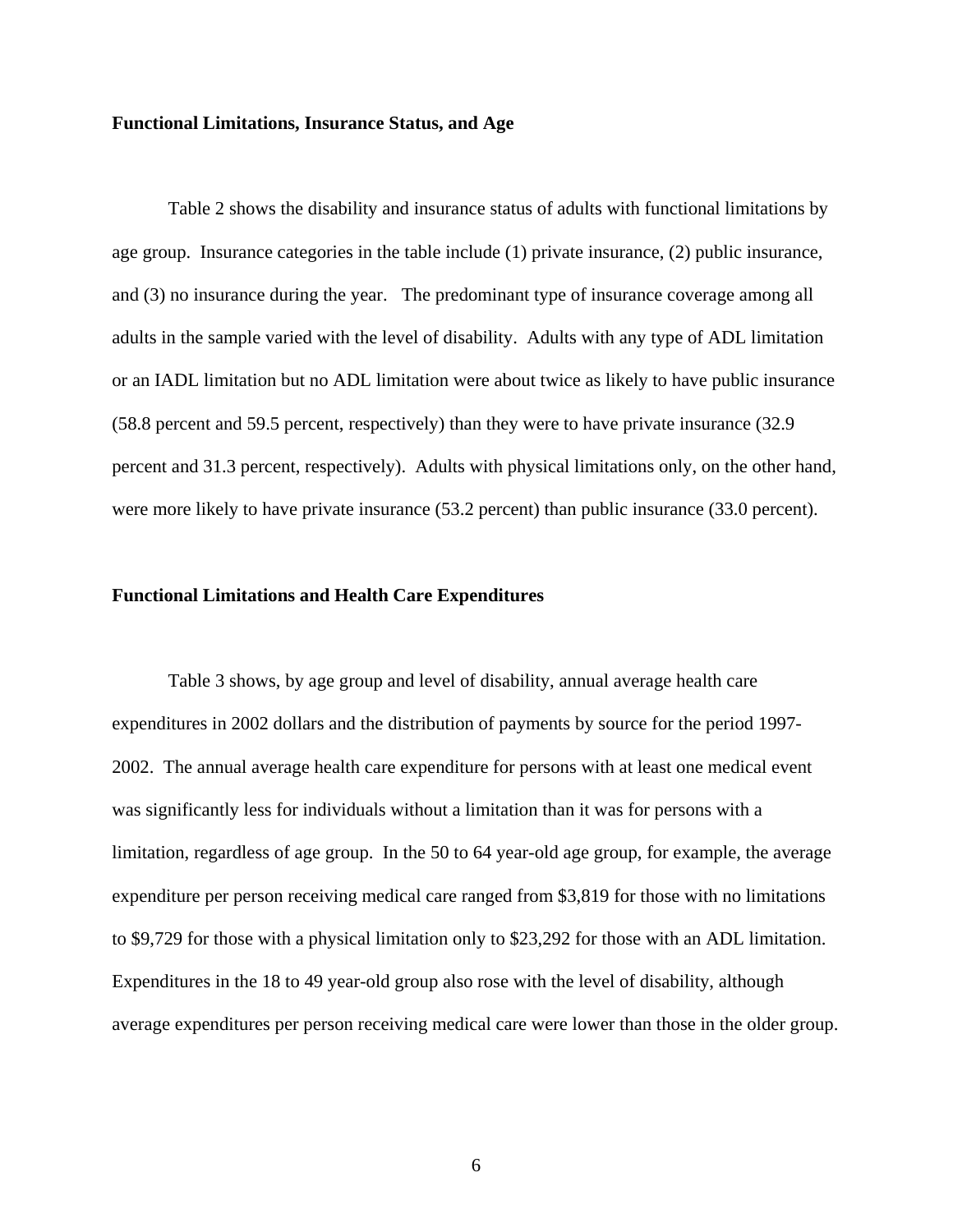The distribution of payments by source reflects, to a degree, the insurance coverage shown in Table 2 for persons in the 18 to 49 year-old group. Medicaid paid the largest share of expenses for persons with ADL limitations (39.0 percent), while private insurance paid the largest share for persons with a physical limitation (37.3 percent) or no limitations (58.3 percent). Persons with an IADL limitation but no ADL limitation were equally reliant on Medicaid (31.2 percent) and private insurance (25.5 percent) to pay the largest shares of their expenses.

In the 50 to 64 year-old group, private insurance paid the largest share of expenses regardless of level of disability. The share paid by private insurance ranged from 30.2 percent for persons with ADL limitations to 59.8 percent for persons without a limitation. In addition, Medicare became a more important payer for persons with an ADL limitation, while Medicaid was the third most important payer in the physical limitation and IADL categories.

Persons with ADL limitations paid the smallest share of their health care expenditures out-of-pocket, 9.2 percent in the 18 to 49 year-old group and 13.5 percent in the 50 to 64 yearold group. At the other extreme, persons without a limitation paid the highest share out of pocket—25.5 percent in the 18 to 49 year-old group and 27.3 percent in the 50 to 64 year-old group. However, older persons in the ADL limitation group had the largest out of pocket payments per person receiving medical care because their average health care expenditure was high compared to other groups. For example, 50 to 64 year-olds with an ADL paid \$3,144 out of pocket while those with no limitations paid \$1,043 out of pocket.

7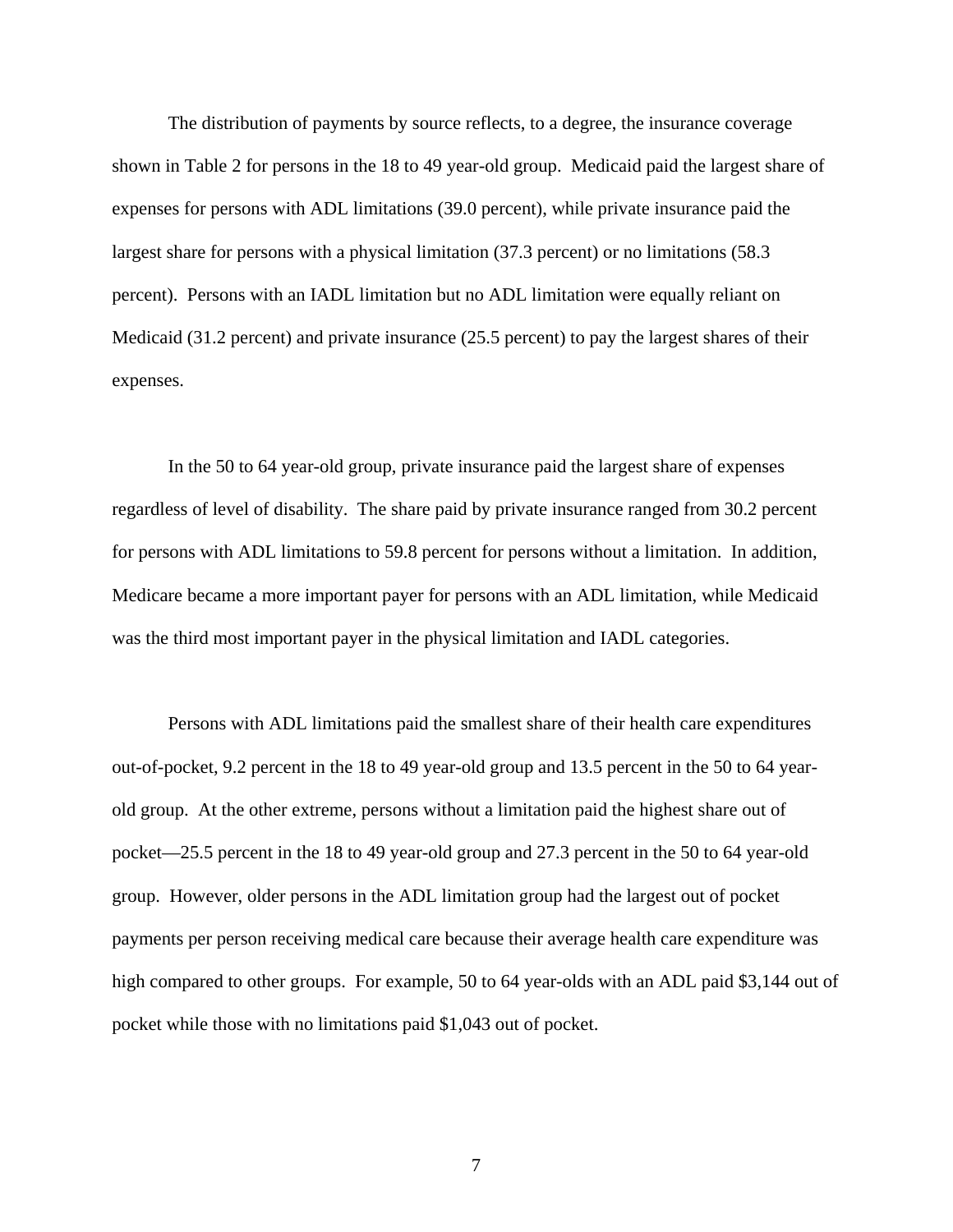## **Conclusions**

This report provides information on the average number and characteristics of civilian noninstitutionalized adults with functional limitations during the period 1997-2002. Although a relatively small proportion (8 percent) these adults has a functional limitation, the prevalence of functional disability varies significantly among some segments of the population. It was high among individuals who were not employed during the year (27.3 percent), less educated (14.0 percent), or in the lowest income bracket (18.6 percent). Persons who were divorced/separated were more likely to have a limitation (15.7 percent) than those who were married/widowed (7.3 percent) or never married (7.1 percent). More blacks (10.3 percent) and whites (8.8 percent) reported functional limitations than Hispanics (5.9 percent) or other racial groups (6.0 percent).

Public insurance was the most common type of coverage for persons with an ADL (58.8 percent) or IADL (59.5 percent) limitation, while private insurance was most common among individuals with a physical limitation (53.2 percent) or no limitations (79.0 percent). In addition, insurance coverage sometimes varied by age group rather than degree of functional limitation.

The annual average health care expenditure per person receiving medical care increased significantly with the level of disability in both age groups. For older adults, the average jumped from \$3,819 for persons with no limitations to \$23,292 for persons with ADL limitations. For younger adults, the average jumped from \$2,153 for persons with no limitations to \$17,121 for persons with ADL limitations. Moreover, adults with severe functional limitations in both age groups had large out-ofpocket payments even though their out-of-pocket share of total expenses was relatively small (9.2 percent for the 18 to 49 year-olds and 13.5 percent for the 50 to 64 year-olds).

8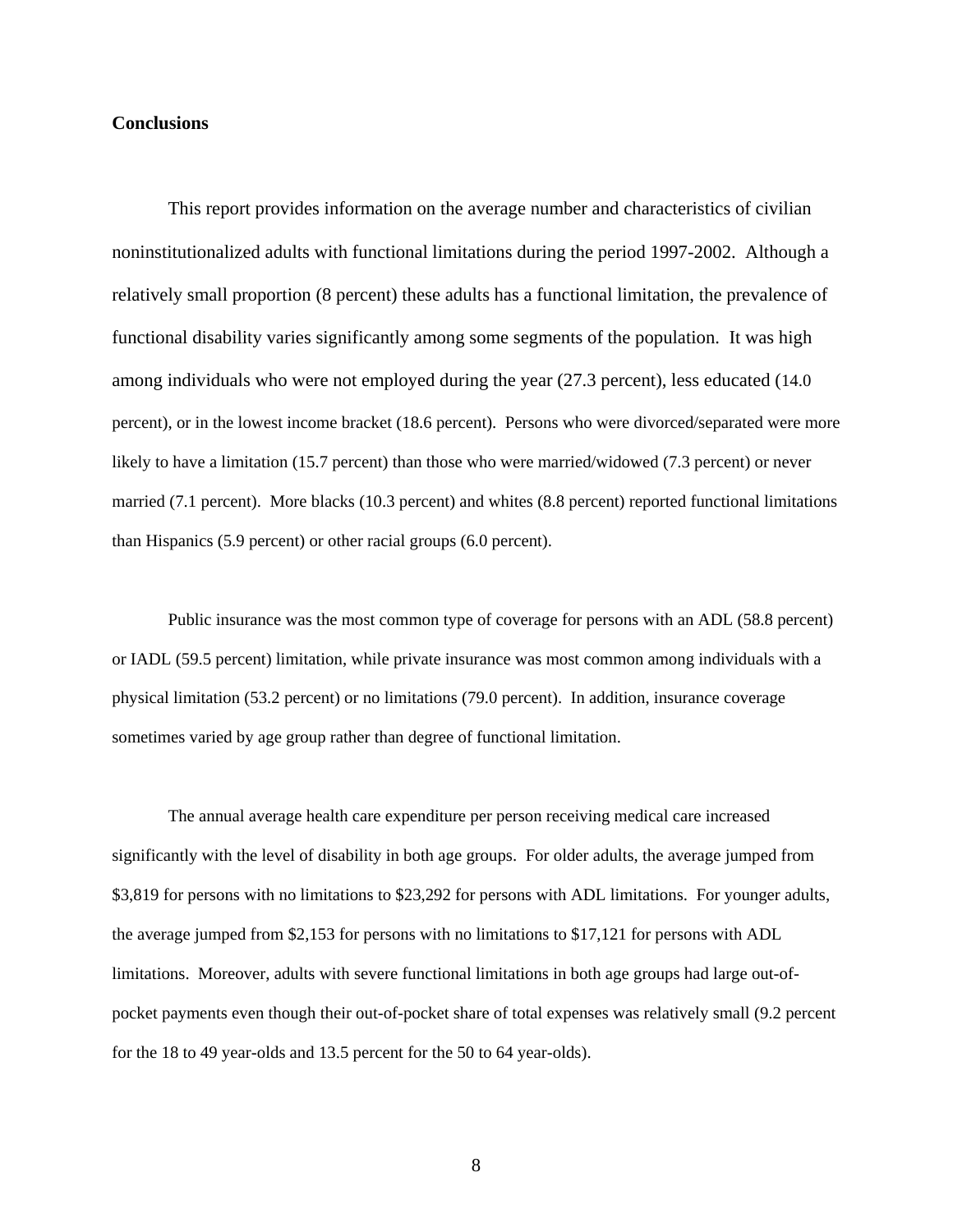## **References**

Adler M. The disabled: their health care and health insurance. Washington, DC: The Office of Disability, Aging and Long-Term Care Policy. August 1990. http://aspe.hhs.gov/daltcp/reports/disabled.htm.

Cohen J. Design and methods of the Medical Expenditure Panel Survey Household Component. Rockville (MD): Agency for Health Care Policy and Research; 1997. MEPS Methodology Report No. 1. AHCPR Pub. No. 97-0026.

Cohen JW, Monheit AC, Beauregard KM, et al. The Medical Expenditure Panel Survey: a national health information resource. Inquiry 1996; 33:373-89.

Cohen S. Sample design of the 1996 Medical Expenditure Panel Survey Household Component. Rockville (MD): Agency for Health Care Policy and Research; 1997. MEPS Methodology Report No. 2. AHCPR Pub. No. 97-0027.

Cohen S. Design strategies and innovations in the Medical Expenditure Panel Survey. Medical Care 2003; 41(7): 5-12.

NBER Website. Friday, February 25, 2005. "Public Disability Insurance and Private Health Insurance." <http://www.nber.org/digest/jan03/w9148.html>.

Rhoades JA. The uninsured in America—2002. Rockville (MD): Agency for Healthcare Research and Policy; 2002. MEPS Statistical Brief No. 19. AHRQ Pub. No. 19.

Stapleton DC and Burkhauser RV. 2003. The Decline in Employment of People with Disabilities: A Policy Puzzle. Kalamazoo (MI): W.E. Upjohn Institute for Employment Research.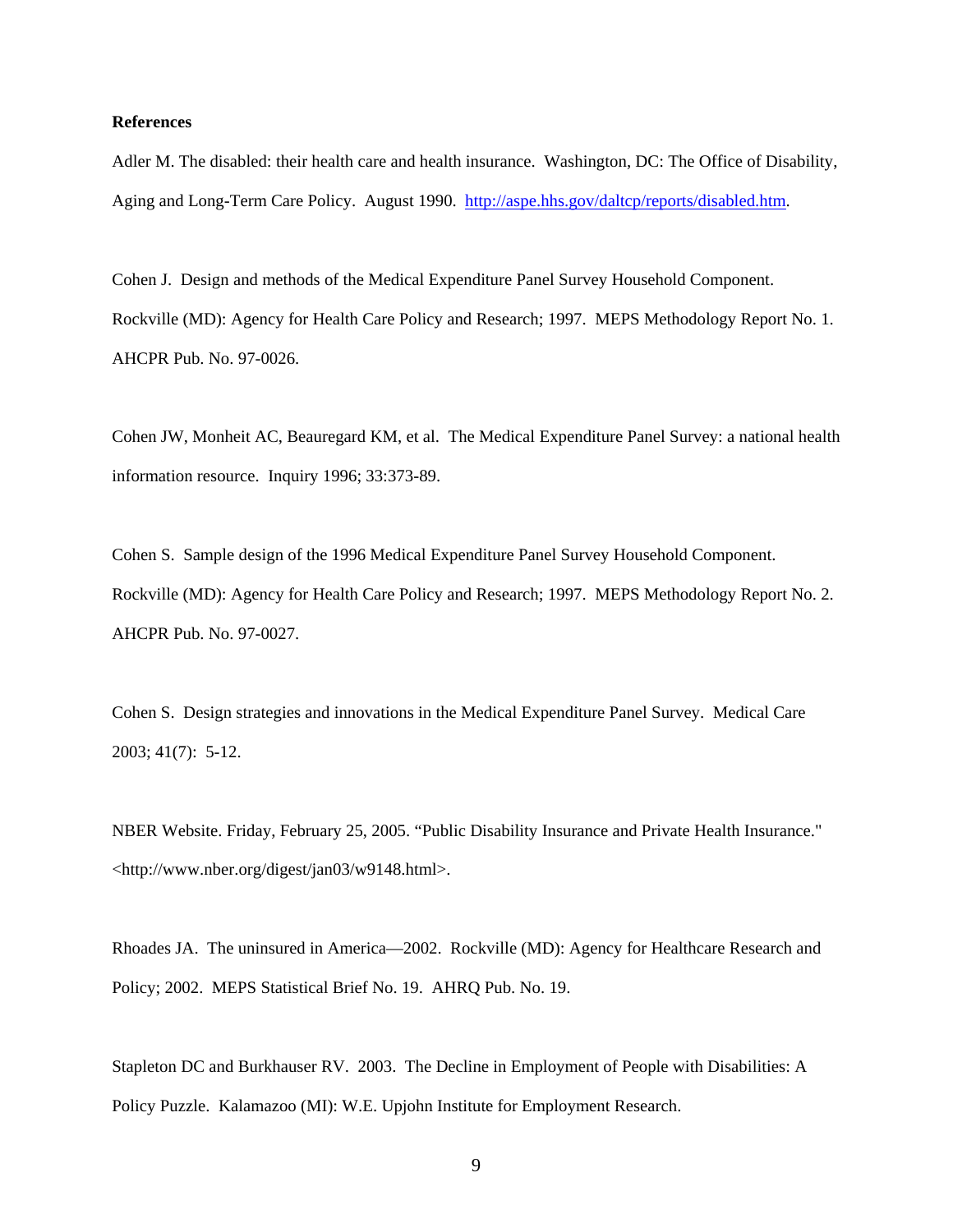#### **Table 1 Distribution of U.S. civilian noninstitutionalized adults by disability status and selected characteristics: MEPS, 1997-2002**

|                                | Limitation distribution <sup>a</sup> |         |                                 |             |                   |  |  |  |
|--------------------------------|--------------------------------------|---------|---------------------------------|-------------|-------------------|--|--|--|
| Characteristic                 | Population                           | No      | Physical                        | <b>IADL</b> | Any ADL           |  |  |  |
|                                | (in 1,000s)                          | limits  | limits                          | limits      | limits            |  |  |  |
| Total <sup>b</sup>             | 170,805                              | 156,380 | 11,060                          | 1,885       | 1,480             |  |  |  |
| Age in years                   |                                      |         | <b>Prevalence of disability</b> |             |                   |  |  |  |
| 18 to 49                       | 128,906                              | 94.0    | 4.5                             | .9          | .6                |  |  |  |
| 50 to 64                       | 41,899                               | 83.8    | 12.7                            | 1.9         | 1.6               |  |  |  |
| <b>Ethnicity/Race</b>          |                                      |         |                                 |             |                   |  |  |  |
| White, single race             | 121,679                              | 91.2    | 6.8                             | 1.1         | .9                |  |  |  |
| Black, single race             | 20,498                               | 89.7    | 7.7                             | 1.4         | 1.2               |  |  |  |
| Hispanic                       | 20,501                               | 94.0    | 4.4                             | .8          | .7                |  |  |  |
| All other                      | 8,126                                | 94.0    | 4.3                             | .9          | .8                |  |  |  |
| Gender                         |                                      |         |                                 |             |                   |  |  |  |
| Male                           | 83,884                               | 92.3    | 5.9                             | 1.0         | $\boldsymbol{.8}$ |  |  |  |
| Female                         | 86,921                               | 90.8    | 7.0                             | 1.2         | .9                |  |  |  |
| Education <sup>c</sup>         |                                      |         |                                 |             |                   |  |  |  |
| Less than 12 years             | 27,090                               | 86.0    | 10.0                            | 2.3         | 1.7               |  |  |  |
| 12 or more years               | 142,986                              | 92.6    | 5.8                             | .9          | .7                |  |  |  |
| Marital status <sup>c</sup>    |                                      |         |                                 |             |                   |  |  |  |
| Married/Widowed                | 99,818                               | 92.6    | 5.9                             | .7          | .7                |  |  |  |
| Divorced/Separated             | 23,494                               | 84.3    | 12.2                            | 2.2         | 1.3               |  |  |  |
| Never married                  | 47,492                               | 92.9    | 4.8                             | 1.4         | .9                |  |  |  |
| <b>Incomed</b>                 |                                      |         |                                 |             |                   |  |  |  |
| Poor/Near-poor                 | 23,549                               | 81.4    | 13.4                            | 3.1         | 2.1               |  |  |  |
| Low income                     | 19,898                               | 88.4    | 8.3                             | 2.0         | 1.4               |  |  |  |
| Middle/High-income             | 127,358                              | 93.9    | 4.9                             | .6          | .6                |  |  |  |
| <b>Region</b>                  |                                      |         |                                 |             |                   |  |  |  |
| South                          | 60,186                               | 90.9    | 7.1                             | 1.1         | .9                |  |  |  |
| Midwest/Northeast              | 71,754                               | 92.3    | 5.8                             | 1.1         | $.8\,$            |  |  |  |
| West                           | 38,864                               | 91.3    | 6.8                             | 1.1         | .9                |  |  |  |
| Employment <sup>c</sup>        |                                      |         |                                 |             |                   |  |  |  |
| Full/Part year                 | 144,099                              | 95.0    | 4.2                             | $\cdot$ 4   | $\cdot$ 3         |  |  |  |
| Not employed                   | 26,666                               | 72.8    | 18.7                            | 4.7         | 3.9               |  |  |  |
| Type of insurance <sup>e</sup> |                                      |         |                                 |             |                   |  |  |  |
| Private                        | 130,501                              | 94.6    | 4.5                             | $.5\,$      | .4                |  |  |  |
| Public                         | 14,556                               | 61.2    | 25.1                            | 7.7         | 6.0               |  |  |  |
| No insurance                   | 25,747                               | 92.9    | 5.9                             | .7          | .5                |  |  |  |

 limitations but no ADLs. Physical limitation: Having no ADL or IADL limitations; mobility limitations only. No limitation: Having no <sup>a</sup> Any ADL: Having activity of daily living limitations, regardless of other limitations. IADL: Having instrumental activity of daily living

activity or mobility limitations.<br><sup>b</sup> Individuals with a missing on limitation were not included in the population count (n=257). Individuals with a missing on limitation were not included in the population count (n=257).  $\epsilon$  Total does not add to population: missings were not included in the count.

Total does not add to population; missings were not included in the count.

<sup>d</sup> Poor refers to incomes below the Federal poverty line; near-poor, over the poverty line through 125 percent of the poverty line; low income, over 125 percent through 200 percent of the poverty line; middle income, over 200 percent to 400 percent of the poverty line; and high income, over 400 percent of the poverty line;

<sup>e</sup> See Technical Appendix for definitions of insurance coverage, including treatment of individuals with private and public insurance.

**Note:** Percents may not add to 100 due to rounding.

**Source:** Center for Financing, Access, and Cost Trends (CFACT), Agency for Healthcare Research and Quality: Medical Expenditure Panel Survey, 1997 to 2002.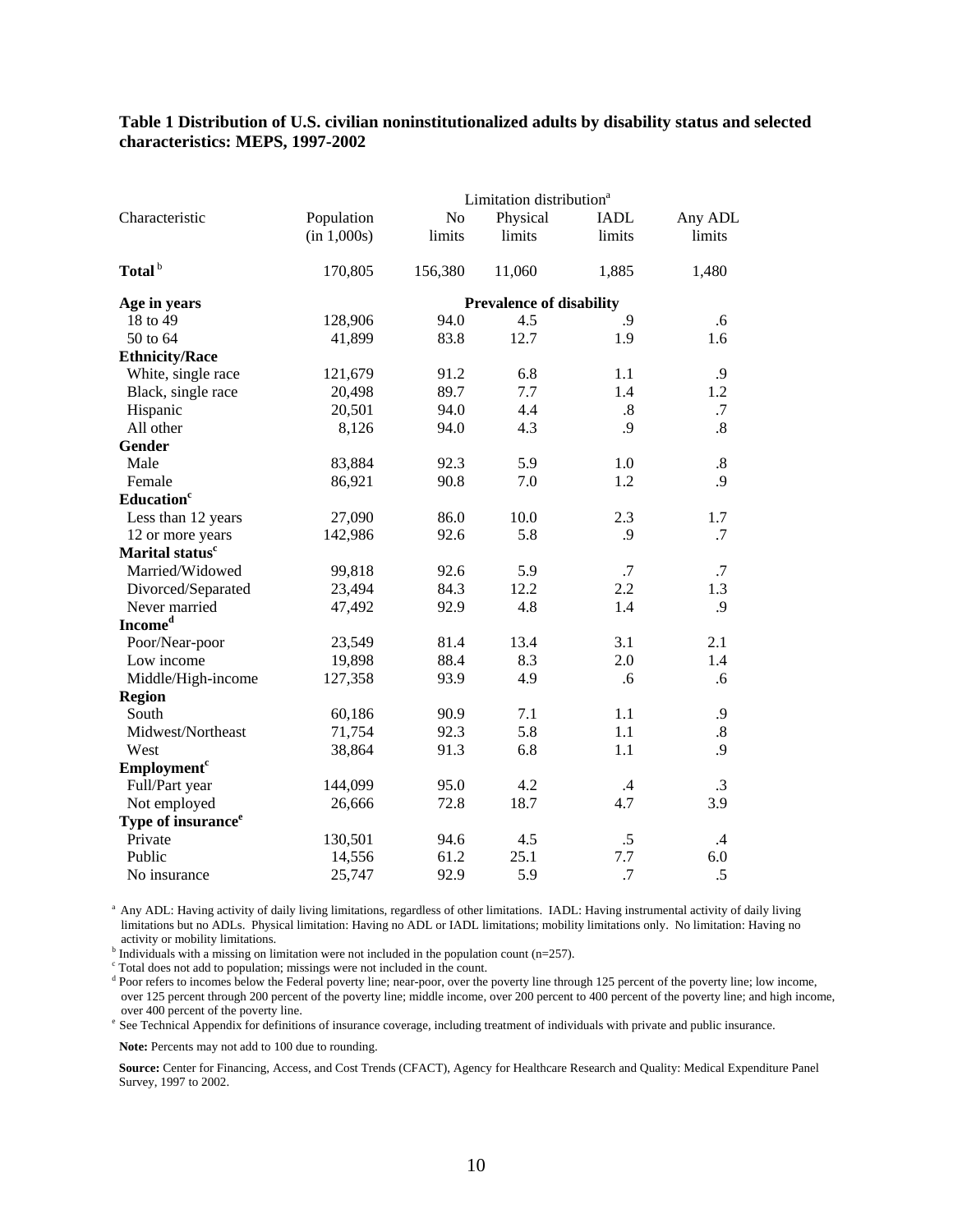**Table 2 Disability and insurance status of adults with functional limitations in the U.S. civilian noninstitutionalized population: MEPS, 1997-2002** 

| Characteristic                                  | Population  | Age group |          |
|-------------------------------------------------|-------------|-----------|----------|
|                                                 | (in 1,000s) | 18 to 49  | 50 to 64 |
| Total <sup>a</sup>                              | 170,805     | 128,906   | 41,899   |
| Limitation <sup>b</sup> /Insurance <sup>c</sup> |             |           |          |
| Number with no limitation                       | 156,380     | 121,286   | 35,095   |
| Percent private ins.                            | 79.0        | 77.3      | 84.8     |
| Percent public ins.                             | 5.7         | 6.0       | 4.5      |
| Percent no insurance                            | 15.3        | 16.7      | 10.7     |
| Number with physical limitation                 | 11,060      | 5,730     | 5,330    |
| Percent private ins.                            | 53.2        | 52.7      | 53.8     |
| Percent public ins.                             | 33.0        | 31.9      | 34.2     |
| Percent no insurance                            | 13.8        | 15.5      | 12.0     |
| Number with IADL                                | 1,885       | 1,093     | 792      |
| Percent private ins.                            | 31.3        | 32.4      | 29.9     |
| Percent public ins.                             | 59.5        | 57.5      | 62.3     |
| Percent no insurance                            | 9.1         |           |          |
| Number with any ADL                             | 1,480       | 798       | 682      |
| Percent private ins.                            | 32.9        | 33.3      | 32.6     |
| Percent public ins.                             | 58.8        | 60.3      | 57.1     |
| Percent no insurance                            | 8.3         |           |          |

a

 $<sup>b</sup>$  Any ADL: Having activity of daily living limitations, regardless of other limitations. IADL: Having instrumental activity of</sup> daily living limitations but no ADLs. Physical limitation: Having no ADL or IADL limitations; mobility limitations only. No limitation: Having no activity or mobility limitations.

<sup>c</sup> See Technical Appendix for definitions of insurance categories, including treatment of individuals with private and public insurance.

**Note:** Percents may not add to 100 due to rounding.

— Less than 100 sample cases.

 **Source:** Center for Financing, Access, and Cost Trends (CFACT), Agency for Healthcare Research and Quality: Medical Expenditure Panel Survey, 1997 to 2002.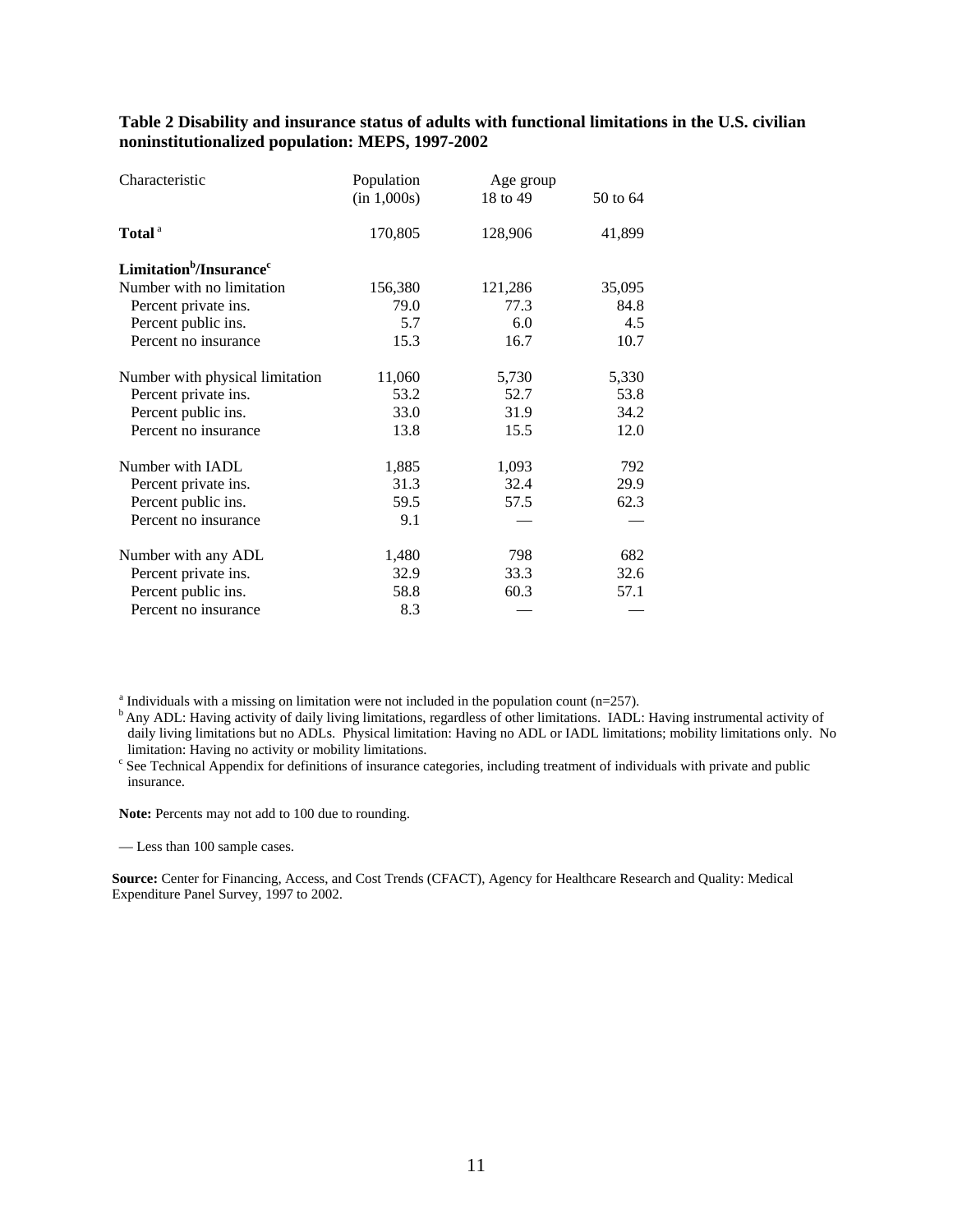## **Table 3 Expenditures and sources of payment by disability status and age group for adults with functional limitations in the U.S. civilian noninstitutionalized population: MEPS, 1997-2002**

|                                      |                           | Total expense    | Per Person with an<br>Event |        | Percent distribution of total expenses by source of payment |           |          |         |       |
|--------------------------------------|---------------------------|------------------|-----------------------------|--------|-------------------------------------------------------------|-----------|----------|---------|-------|
|                                      | Population<br>(in 1,000s) | (\$ in millions) | Median                      | Mean   | Self                                                        | Medicare  | Medicaid | Private | Other |
| <b>Total</b> <sup>a</sup>            | 139,683                   | 46,3721          | 1146                        | 3320   | 23.5                                                        | 4.8       | 10.1     | 52.0    | 9.6   |
| Age in Years/Limitation <sup>b</sup> |                           |                  |                             |        |                                                             |           |          |         |       |
| All 18 to 49 year-olds               | 102,059                   | 268,196          | 883                         | 2,628  | 23.2                                                        | 3.5       | 11.8     | 52.0    | 9.5   |
| No limits                            | 94,909                    | 204,343          | 816                         | 2,153  | 25.5                                                        | $\cdot^8$ | 7.1      | 58.3    | 8.4   |
| Physical limits                      | 5,329                     | 37,963           | 3,115                       | 7,124  | 18.4                                                        | 11.1      | 21.4     | 37.3    | 11.9  |
| IADL only                            | 1,041                     | 12,535           | 4,779                       | 12,036 | 14.8                                                        | 10.2      | 31.2     | 25.5    | 18.4  |
| Any ADL                              | 780                       | 13,355           | 6,407                       | 17,121 | 9.2                                                         | 15.7      | 39.0     | 23.2    | 12.9  |
| All 50 to 64 year-olds               | 37,623                    | 195,525          | 2,198                       | 5,197  | 24.0                                                        | 6.7       | 7.7      | 52.0    | 9.6   |
| No limits                            | 31,037                    | 118,518          | 1,834                       | 3,819  | 27.3                                                        | 2.0       | 3.0      | 59.8    | 7.9   |
| Physical limits                      | 5,148                     | 50,083           | 5,293                       | 9,729  | 20.6                                                        | 10.5      | 13.4     | 44.7    | 10.8  |
| IADL only                            | 763                       | 11,182           | 7,489                       | 14,659 | 19.4                                                        | 16.4      | 19.1     | 33.9    | 11.2  |
| Any ADL                              | 675                       | 15,742           | 12,248                      | 23,292 | 13.5                                                        | 22.4      | 16.9     | 30.2    | 17.0  |

<sup>a</sup> Only individuals who had a medical event were included in the total. Individuals who had eyeglass expenditures were not included in this table.

b Any ADL: Having activity of daily living limitations, regardless of other limitations. IADL only: Having only instrumental activity of daily living limitations. Physical limitation: Having no ADL or IADL limitations; mobility limitations only. No limitation: Having no activity or mobility limitations.

**Note:** Percents may not add to 100 due to rounding.

**Source:** Center for Financing, Access, and Cost Trends (CFACT), Agency for Healthcare Research and Quality: Medical Expenditure Panel Survey, 1997 to 2002.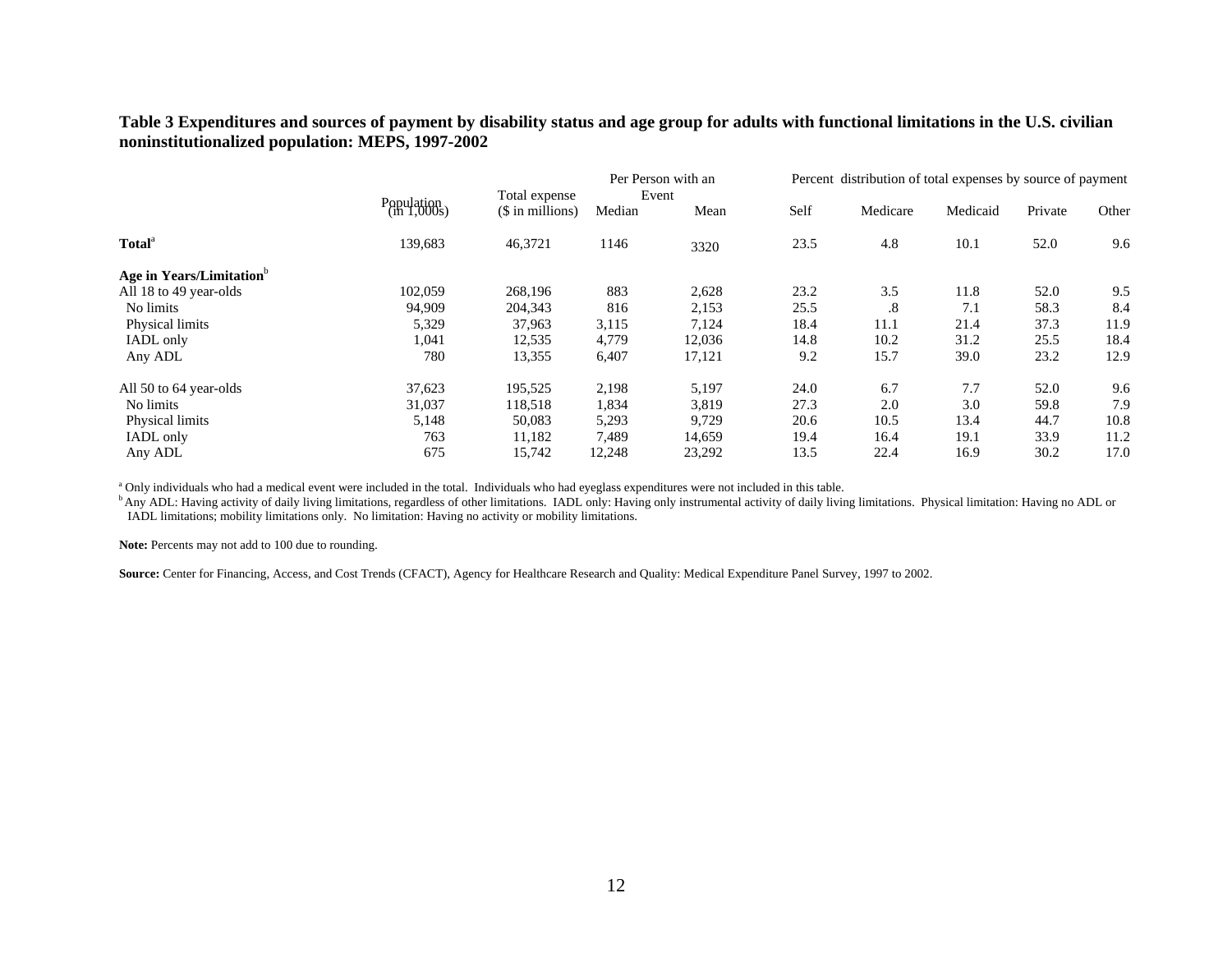#### **Technical Appendix**

The data in this report were obtained from the full-year consolidated PUF's of the 1997-2002 MEPS-HC (HC-020, HC-028, HC-038, HC-050, HC-060, and HC-070). MEPS is cosponsored by the Agency for Healthcare Research and Quality (AHRQ) and the National Center for Health Statistics (NCHS) . The MEPS HC collects detailed data on demographic characteristics, health conditions, health status, use of medical care services, charges and payments for those services, access to care, health insurance coverage, income, and employment of the U.S. civilian noninstitutionalized population. In other components of MEPS, data are collected on the use, charges, and payments reported by providers (Medical Provider Component) and the supply side of the insurance market (Insurance Component).

## **Survey Design**

The sample for each year of the MEPS HC was selected from respondents to the prior year's National Health Interview Survey (NHIS), which was conducted by NCHS. NHIS provides a nationally representative sample of the U.S. civilian noninstitutionalized population and reflects an oversampling of Hispanics and blacks. The MEPS HC collects data through an overlapping panel design. In this design, data are collected through a precontact interview that is followed by a series of five rounds of interviews over 2 years. Interviews are conducted with one member of each family, who reports on the health care experiences of the entire family. Two calendar years of medical expenditure and utilization data are collected from each household and captured using computer-assisted personal interviewing (CAPI). This series of data collection rounds is launched again each subsequent year on a new sample of households to provide continuous and current estimates of health care expenditures.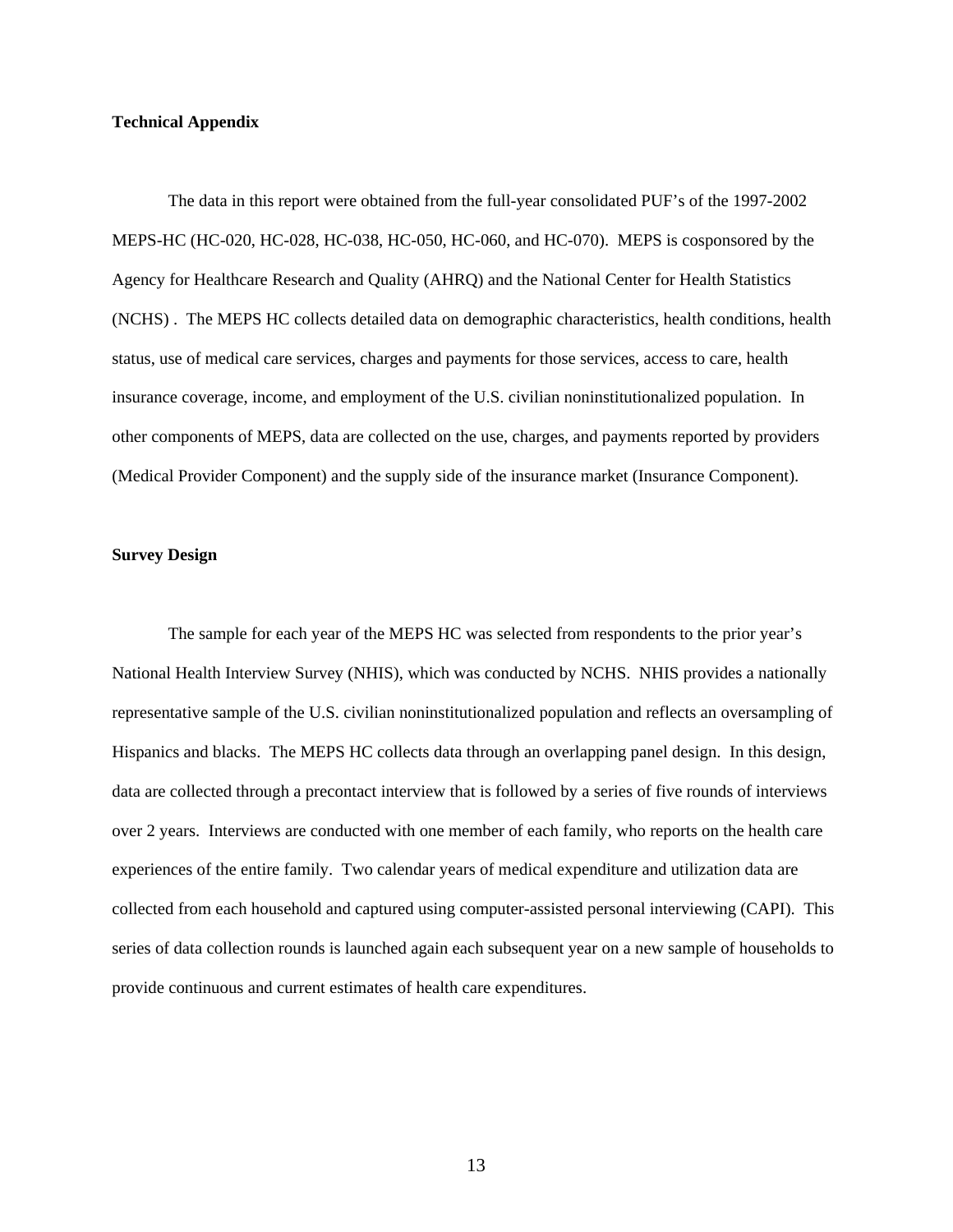#### **Health Insurance Status**

 insurance during the year, the most likely primary payer was used to determine the insurance category. For example, individuals having Medicare and private insurance were placed in the public insurance Individuals between the ages of 18 and 64 (inclusive) were classified into the following insurance categories based on household responses to health insurance status questions administered during all rounds of the MEPS HC. The household responses were for each month, thus a record of a respondent's insurance coverage across 12 months was established. If a respondent was covered by two types of group because Medicare is typically the primary payer in these cases. The categories are mutually exclusive.

• Private Insurance—Individuals who were insured by private coverage at some point during the calendar year. Private health insurance was defined as insurance that provides coverage for hospital and physician care. Insurance that provides coverage for a single service only, such as dental or vision coverage, was not counted. If a person had both Medicaid and private health insurance, he or she was included in the private insurance group. For the purpose of this analysis, TRICARE/CHAMPVA coverage is combined with private coverage.

> –TRICARE covers retired members of the Uniformed Services and the spouses and children of active-duty, retired, and deceased members.

–CHAMPVA covers spouses and children of veterans who died from a service-connected disability or are permanently disabled and not eligible for CHAMPUS or Medicare.

 calendar year. Individuals were considered to have public coverage if they were covered only by Public Insurance—Individuals who were insured by public coverage at some point during the Medicaid, Medicare, or some other public hospital/physician coverage or if they were covered by both Medicare and private insurance.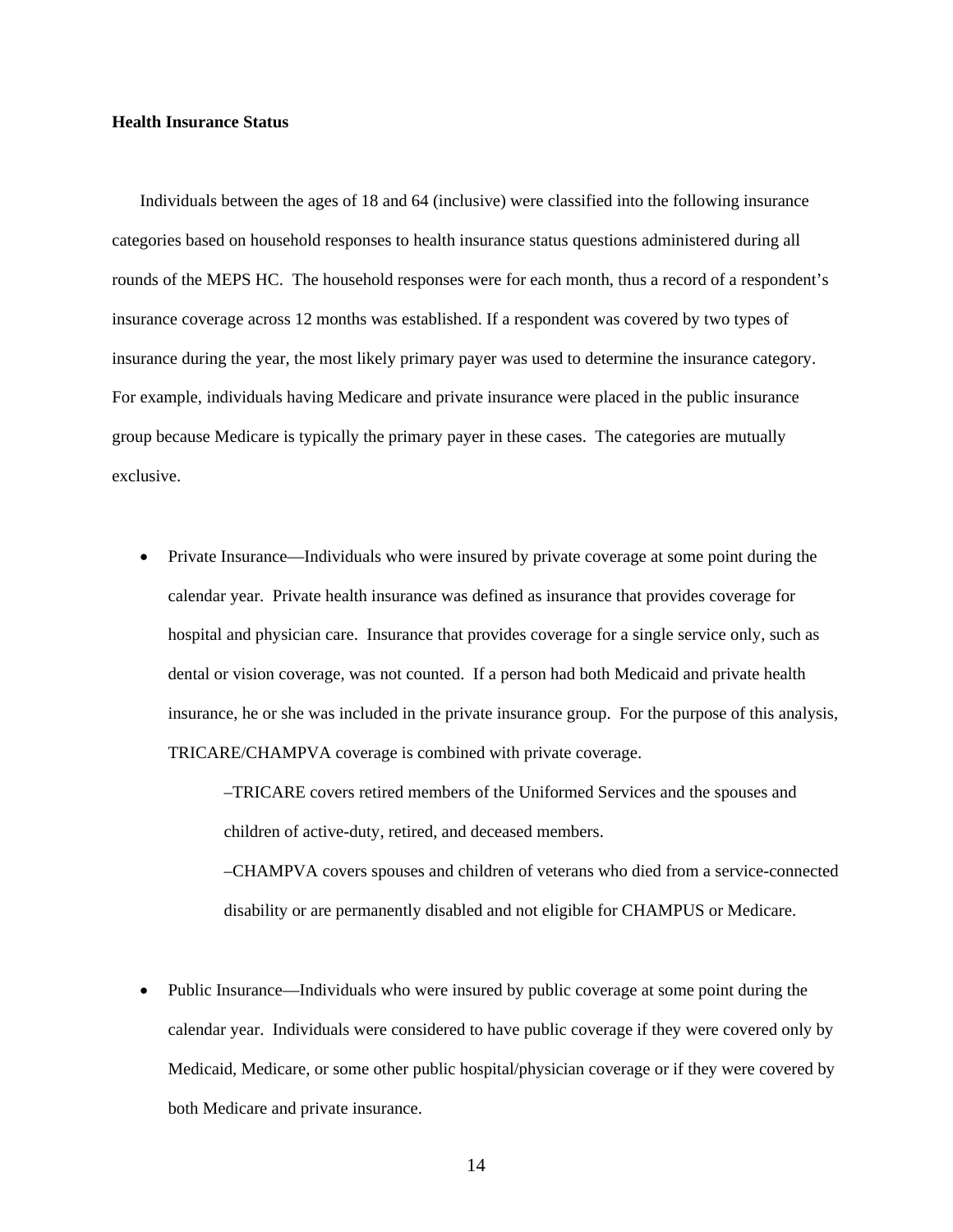• No Insurance—No insurance includes those individuals who were not insured during all of the calendar year; single service or specific program plans are not classified as insurance for purposes of this report.

#### **Functional Limitations**

Four mutually exclusive categories of functional limitation were used in this research findings: Any ADL, having a need for help with any activity of daily living, regardless of other limitations (ADLHLP); IADL, having an instrumental activity of daily living limitation (IADLHP), but no ADL; Physical Limitation, having only a limitation in mobility, measured by having difficulty walking or having any activity limitations, such as going to school or work (WLKLIM and ACTLIM); No Limitation, having no activity or mobility limitations.

#### *ADLs*

Limitations in the ability to perform activities of daily living were assessed by asking whether anyone in the family received help or supervision with personal care, such as bathing, dressing, or getting around the house. Individuals were included in this category if they had an ADL, regardless of whether or not they had an IADL or physical limitation.

#### *IADLs*

Limitations in the ability to perform instrumental activities of daily living were assessed by asking whether anyone in the family received help or supervision using the telephone, paying bills, taking medications, preparing light meals, doing laundry, or going shopping. If the respondent indicated that someone in the household received help with any of these activities, a followup question was asked to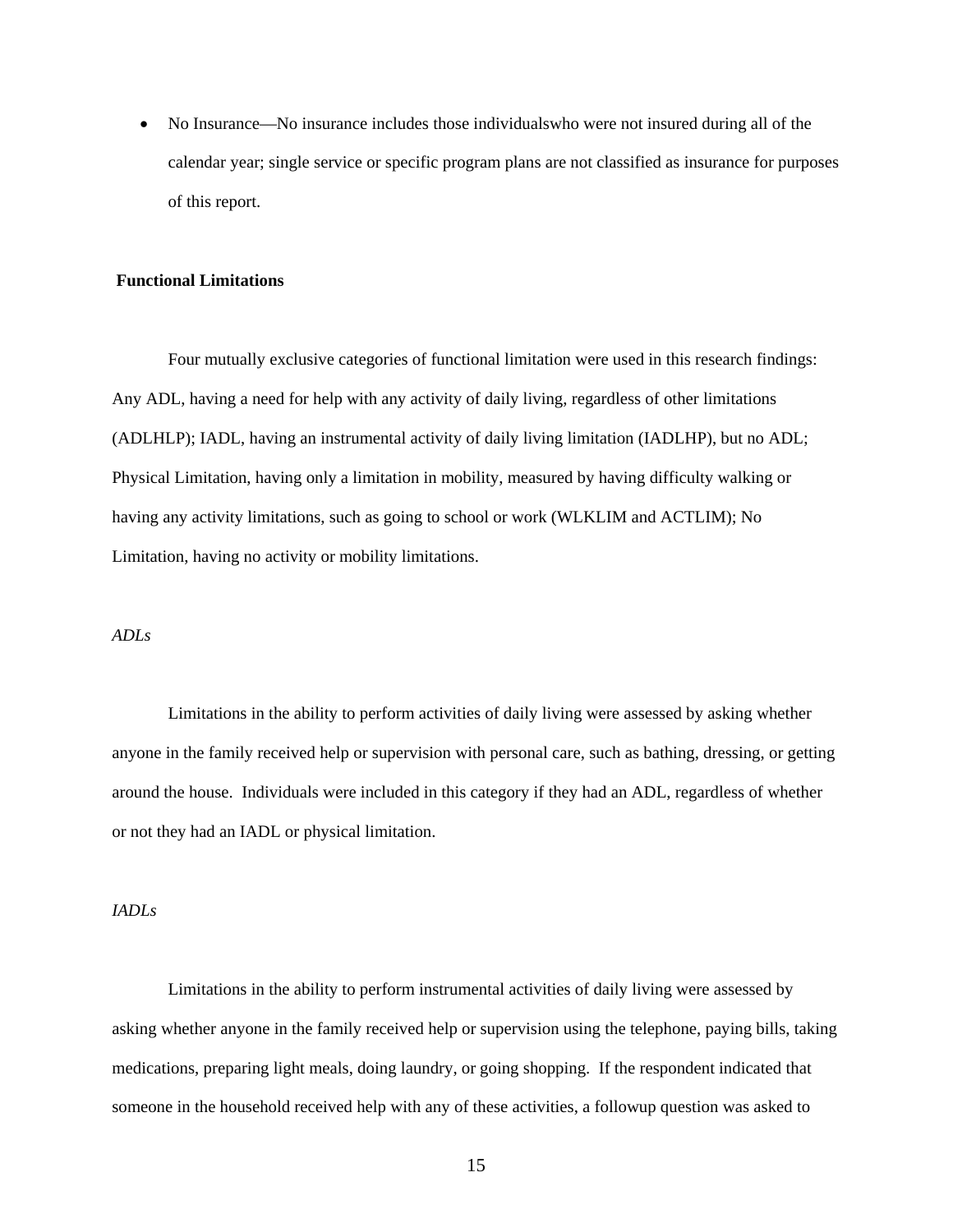determine which household member received help. Individuals were included in this category if they had an IADL; members of this category did not have an ADL but could have a physical limitation.

#### **Population Characteristics**

#### Age

The respondent was asked to report the age of each family member as of the date of the interview. The age as of December 31 of the data year, or the last known age if this value was invalid, was used for the analysis.

### Race/Ethnicity

Classification by race and ethnicity was based on information reported for each household member. Respondents were asked if the race of the sample person was best described as American Indian, Alaska Native, Asian or Pacific Islander, black, white, or other. Respondents were also asked if the sample person's main national origin or ancestry was Puerto Rican; Cuban; Mexican, Mexicano, Mexican American, or Chicano; other Latin American; or other Spanish. All persons who claimed main national origin or ancestry in one of these Hispanic groups, regardless of racial background, were classified as Hispanic. Since the Hispanic grouping can include black Hispanic, white Hispanic, and other Hispanic, the race categories of black, white, and other do not include Hispanic. For 2002, the other category includes some mixed race.

## Marital Status

Marital status was constructed from information available at three points in time during the data year: the interview dates for the first two rounds of the data year and December 31 of the applicable data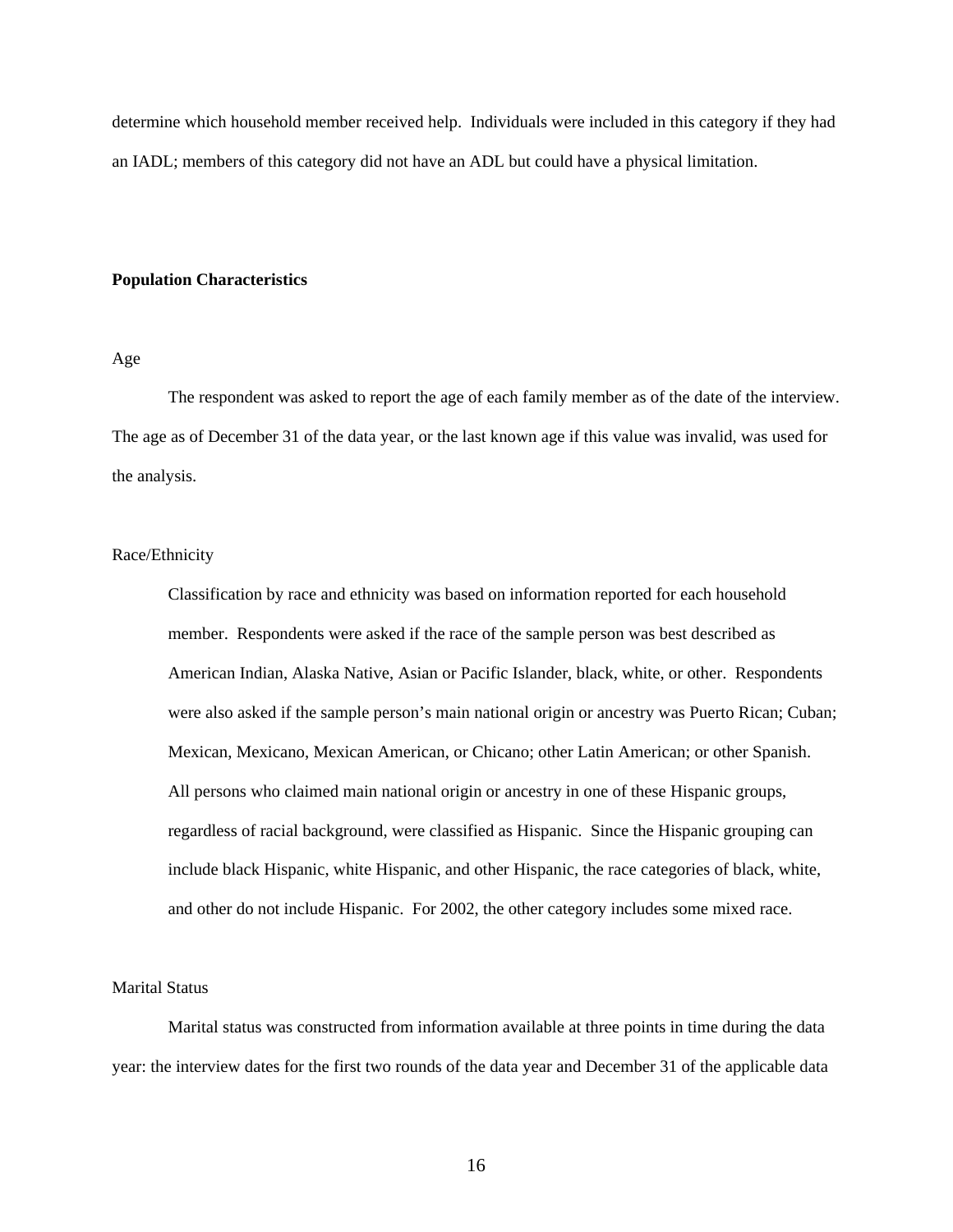year. The marital status as of December 31 of the data year, or the last known marital status if this value was invalid, was used for the analysis.

#### Employment Status

Employment status was constructed from information available at three points in time during the data year: the interview dates for the round of MEPS and December 31 of each data year. This variable summarizes the rounds to determine a full year work status. For example, if someone was employed in rounds 1 and 2 but not employed in Round 3, they were coded as "2=part year". A person was considered employed if he or she was currently working, had a job to return to, or a job during the round.

### Income

Each sample person was classified according to the total data year income of his or her family. Within a household, all individuals related by blood, marriage, or adoption were considered to be family. Personal income from all family members was summed to create family income. Income included possible wages, salaries, bonuses, tips, and commissions; business and farm gains and losses; unemployment and Worker's Compensation; interest and dividends; alimony, child support, and other private cash transfers; private pensions, individual retirement account (IRA) withdrawals, Social Security, and Department of Veterans Affairs payments; Supplemental Security Income and cash welfare payments from public assistance, Temporary Aid to Needy Families, and Aid to Dependent Children; gains or losses from estates, trusts, partnerships, S corporations, rent, and royalties; and small amount of "other" income.\

Poverty status is the ratio of family income to the data year's Federal poverty thresholds, which control for family size and age of the head of family. Income categories are defined as follows:

- Poor—Incomes less than or equal to the poverty line.
- Near poor—Incomes over the poverty line through 125 percent of the poverty line.
- Low income—Incomes over 125 percent through 200 percent of the poverty line.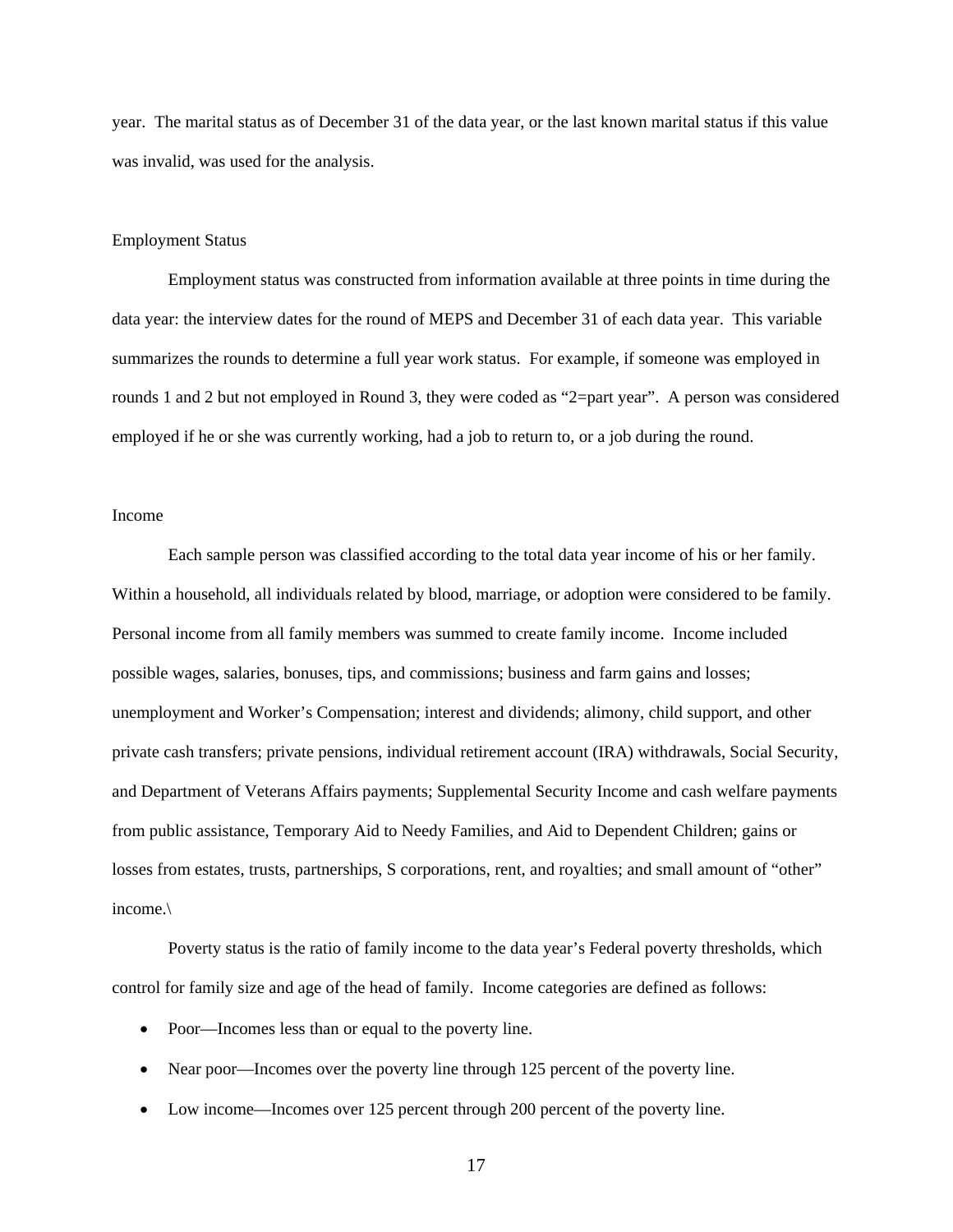- Middle income—Incomes over 200 percent through 400 percent of the poverty line.
- High income—Incomes over 400 percent of the poverty line.

#### Education

Respondents were asked to report the highest grade or year of schooling ever completed as of the date of the Round 1 or first interview that person was in the survey.

#### **Sample Design and Accuracy of Estimates**

The sample selected for each data year of MEPS, a subsample of the prior year NHIS, was designed to produce national estimates that are representative of the civilian noninstitutionalized population of the United States.

The statistics presented in this report are affected by both sampling error and sources of nonsampling error, which include nonresponse bias, respondent reporting errors, and interviewer effects. For a detailed description of the MEPS survey design, the adopted sample design, and methods used to minimize sources of nonsampling error, see J. Cohen (1997), S. Cohen (1997), and Cohen, Monheit, Beauregard, et al. (1996).

The MEPS person-level estimation weights include nonresponse adjustments and poststratificaton adjustments to population totals obtained from the March Current Population Surveys (CPS) to reflect Census Bureau estimated population distributions as of December of the data year. The person-level poststratification incorporated the following variables: income, marital status, race/ethnicity, sex, and age. The weighting process also included poststratification to population totals obtained for the data year of the Medicare Current Beneficiary Survey (MCBS) for the number of deaths among Medicare beneficiaries in the data year.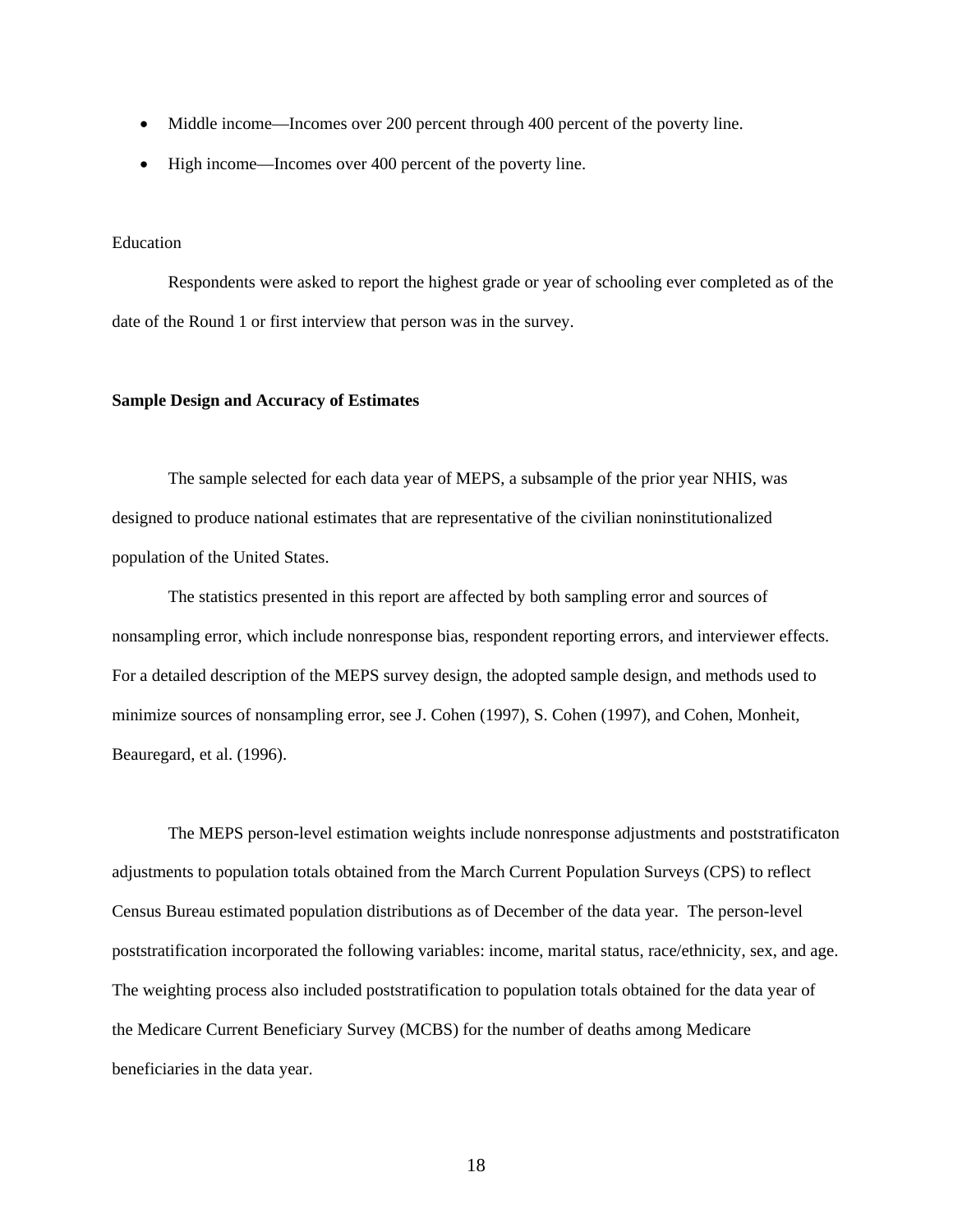SUDAAN was used to estimate standard errors because MEPS has a complex survey design. Tests of statistical significance were used to determine whether the differences between populations exist at specified levels of confidence or whether they occurred by chance. Differences were tested using *zscores* having asymptotic normal properties at the 0.05 level of significance. Unless otherwise noted, only statistically significant differences between estimates are discussed in the text.

## **Rounding**

Estimates presented in the tables were rounded to the nearest 0.1 percent. Standard errors, present in Tables A to C, were rounded to the nearest 0.01. Population estimates in Tables 1 to 3 were rounded to the nearest thousand. Therefore, some of the estimates presented in the tables for population totals of subgroups will not add exactly to the overall estimated population total.

#### **Pooling Data Years**

The "MEPS 1996–2002 Pooled Estimation Linkage File" (HC-036) was used to perform the pooling of data years 1997 through 2002. This file contains pooled variance stratum (STRA9602) and PSU (PSU9602) variables that were used in lieu of the variance variables contained on the annual files. Using the year-specific "Full Year Consolidated Data Files" for 1997–2002, a separate analytic file was created for each data year. The concatenated files were sorted by DUPERSID and merged with the linkage file. The final person weights contained on the annual files were used for the weighted analysis and the outcomes divided by 6, the total number of years being pooled. Further documentation about pooling data years can be found on the MEPS web site (www.ahrq.meps.gov).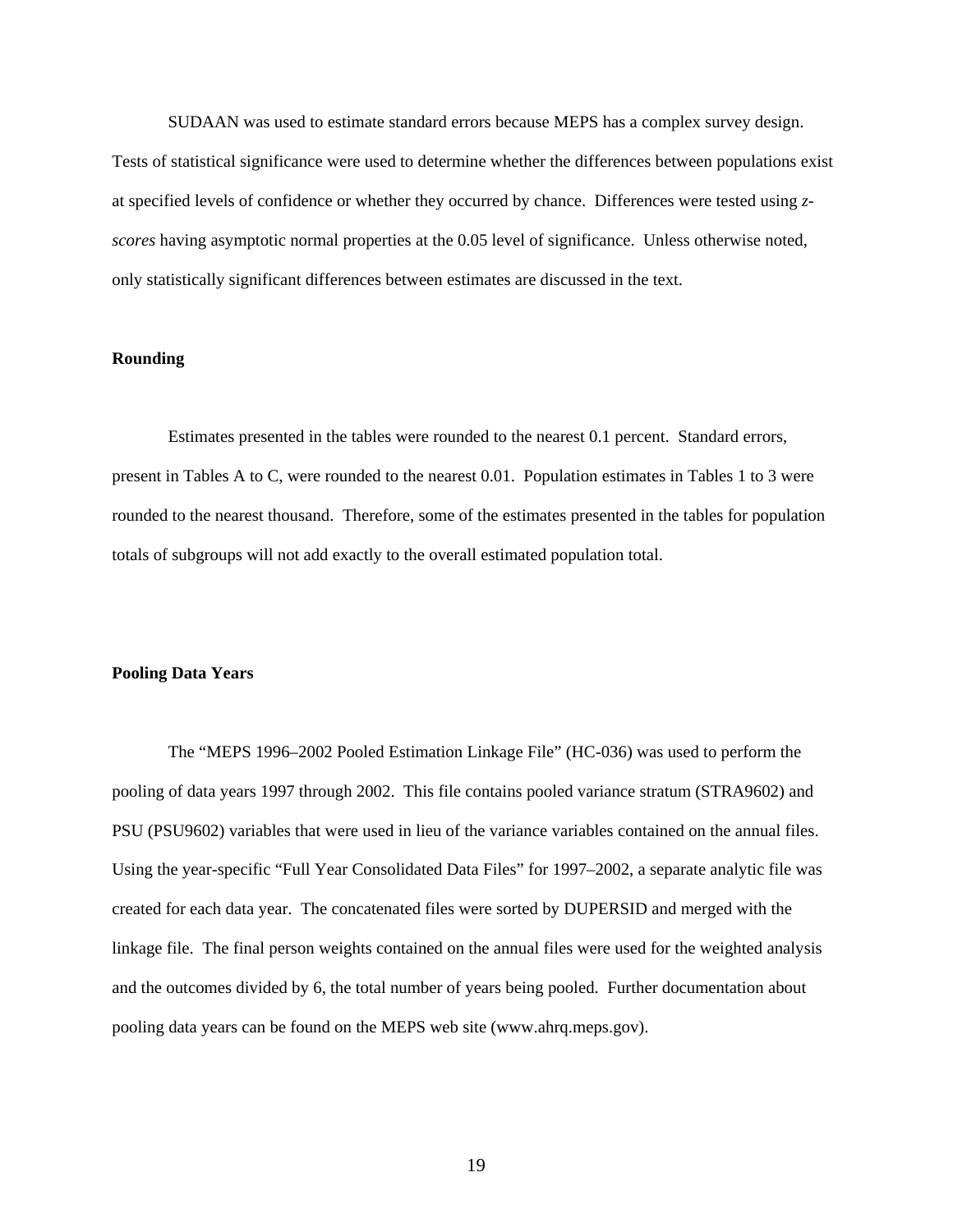#### **Comparisons with Other Data Sources**

Because of methodological differences, caution should be used when comparing these data with data from other sources. Particularly with questions about limitations in activities, a range of results is frequently found among surveys based on question wording, the sequencing of questions, the placement of questions, and whether or not the respondent was a proxy for the person with the limitation. Benchmarking activities indicate that the proportions with ADLs and IADLs are very similar to those reported in the NHIS. However, the estimates of limitations in work, school, or housework activities are more conservative than those found in NHIS.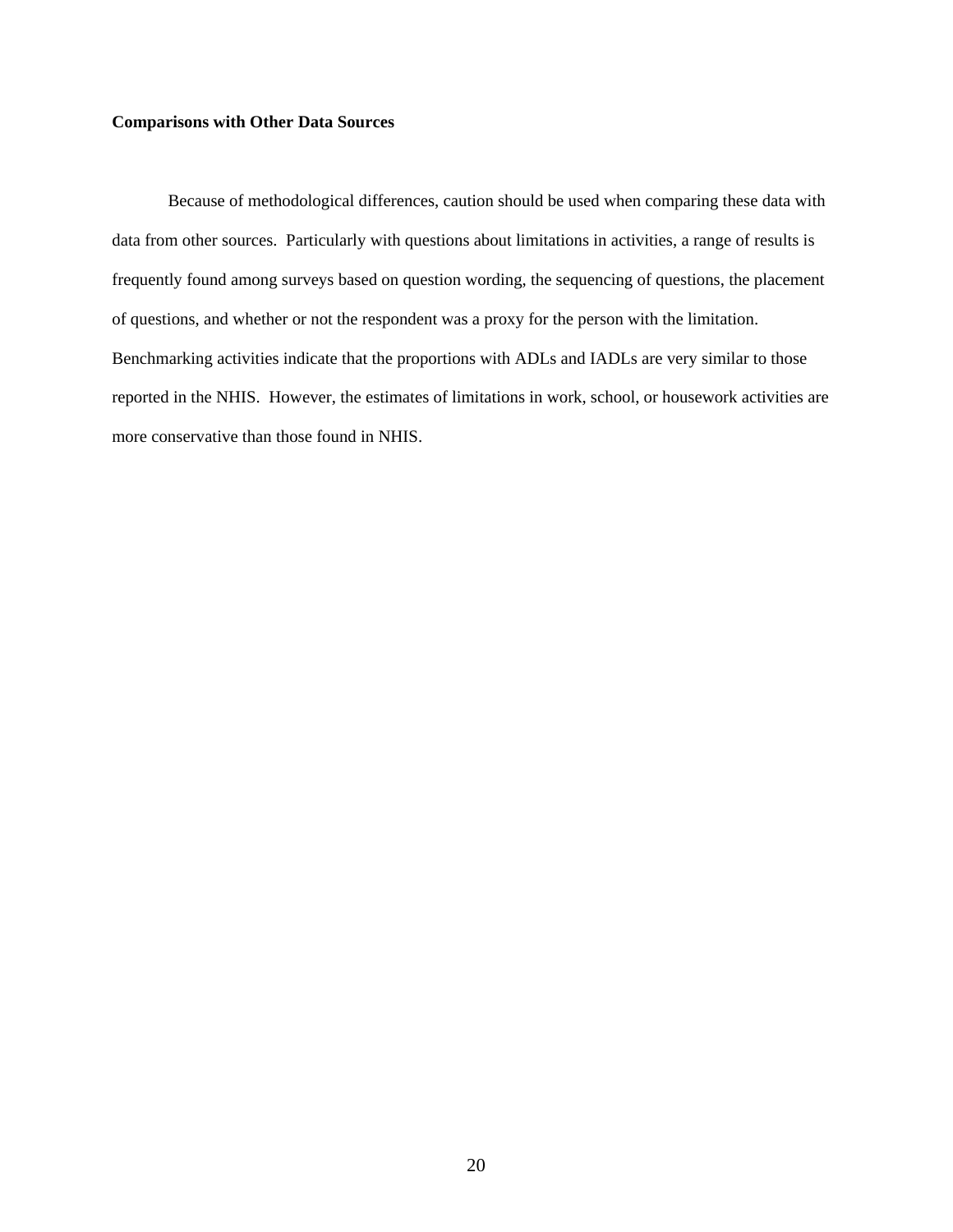**Table A: Standard errors for the distribution of U.S. civilian noninstitutionalized adults by disability status and selected characteristics: MEPS, 1997-2002 (corresponds to Table 1)** 

|                                |             |                 | Limitation distribution <sup>a</sup> |                        |                  |  |  |
|--------------------------------|-------------|-----------------|--------------------------------------|------------------------|------------------|--|--|
| Characteristic                 | Population  | No              | Physical                             | <b>IADL</b>            | Any ADL          |  |  |
|                                | (in 1,000s) | limits          | limits                               | limits                 | limits           |  |  |
| Total <sup>b</sup>             | 170,805     | 156,380         | 11,060                               | 1,885                  | 1,480            |  |  |
| Age in years                   |             |                 |                                      | <b>Standard errors</b> |                  |  |  |
| 18 to 49                       |             | $\cdot$         | $\cdot$                              | $\cdot$ 1              | 0.               |  |  |
| 50 to 64                       |             | $.4\phantom{0}$ | .3                                   | $\cdot$ 1              | $\cdot$ 1        |  |  |
| <b>Ethnicity/Race</b>          |             |                 |                                      |                        |                  |  |  |
| White, single race             |             | $\cdot$         | $\cdot$ .2                           | $\cdot$ 1              | 0.               |  |  |
| Black, single race             |             | .5              | $\mathcal{A}$                        | $\cdot$ 1              | $\cdot$ 1        |  |  |
| Hispanic                       |             | $\cdot$ 3       | .3                                   | $\cdot$ 1              | $\cdot$ 1        |  |  |
| All other                      |             | $\overline{.5}$ | .4                                   | $\cdot$ .2             | $\cdot$ .2       |  |  |
| Gender                         |             |                 |                                      |                        |                  |  |  |
| Male                           |             | $\cdot$ .2      | $\cdot$                              | $\cdot$                | $\cdot$          |  |  |
| Female                         |             | $\cdot$         | $\cdot$ .2                           | $\cdot$                | $\cdot$          |  |  |
| Education <sup>c</sup>         |             |                 |                                      |                        |                  |  |  |
| Less than 12 years             |             | $.5\,$          | $\cdot$                              | $\cdot$ .2             | $\cdot$          |  |  |
| 12 or more years               |             | $\cdot$         | $\cdot$                              | $\Omega$ .             | 0.               |  |  |
| Marital Status <sup>c</sup>    |             |                 |                                      |                        |                  |  |  |
| Married/Widowed                |             | $\cdot$         | $\cdot$                              | $\boldsymbol{0}$       | 0.               |  |  |
| Divorced/Separated             |             | .5              | .4                                   | $\cdot$                | $\cdot$ 1        |  |  |
| Never married                  |             | .3              | $\cdot$ .2                           | $\cdot$ 1              | $\cdot$ 1        |  |  |
| Income <sup>d</sup>            |             |                 |                                      |                        |                  |  |  |
| Poor/Near-Poor                 |             | .6              | .5                                   | $\cdot$                | $\cdot$ .2       |  |  |
| Low Income                     |             | .4              | .3                                   | $\cdot$                | $\cdot$ 1        |  |  |
| Middle/High-income             |             | $\cdot$         | $\cdot$ 1                            | $\cdot$                | 0.               |  |  |
| <b>Region</b>                  |             |                 |                                      |                        |                  |  |  |
| South                          |             | $\cdot$ 4       | .3                                   | $\cdot$                | $\cdot$          |  |  |
| Midwest/Northeast              |             | $\cdot$ 3       | $\cdot$                              | $\cdot$                | $\cdot$ 1        |  |  |
| West                           |             | $\mathcal{A}$   | $\mathcal{A}$                        | $\cdot$                | $\cdot$          |  |  |
| Employment <sup>c</sup>        |             |                 |                                      |                        |                  |  |  |
| Full/Part year                 |             | $\cdot$ 1       | $\cdot$                              | 0.                     | $\boldsymbol{0}$ |  |  |
| Not employed                   |             | .7              | .5                                   | $\cdot$                | $\cdot$ .2       |  |  |
| Type of insurance <sup>e</sup> |             |                 |                                      |                        |                  |  |  |
| Private                        |             | $\cdot$         | $\cdot$ 1                            | 0.                     | $\boldsymbol{0}$ |  |  |
| Public                         |             | .9              | $\cdot$ 7                            | $\mathcal{A}$          | .4               |  |  |
| No insurance                   |             | $\cdot$ 3       | $\cdot$ 3                            | $\cdot$                | $\cdot$          |  |  |

 limitations but no ADLs. Physical limitation: Having no ADL or IADL limitations; mobility limitations only. No limitation: Having no a Any ADL: Having activity of daily living limitations, regardless of other limitations. IADL: Having instrumental activity of daily living activity or mobility limitations.

b Individuals with a missing on limitation were not included in the population count (n=257).

 $\alpha$  Total does not add to population; missings were not included in the count.

Pour refers to incomes below the Federal poverty line; near-poor, over the poverty line through 125 percent of the poverty line; low income, over 125 percent through 200 percent of the poverty line; middle income, over 200 percent to 400 percent of the poverty line; and high income, over 400 percent of the poverty line.

<sup>e</sup> See Technical Appendix for definitions of insurance categories, including treatment of individuals with private and public insurance.

Survey, 1997 to 2002. **Source:** Center for Financing, Access, and Cost Trends (CFACT), Agency for Healthcare Research and Quality: Medical Expenditure Panel Survey, 1997 to 2002.  $21$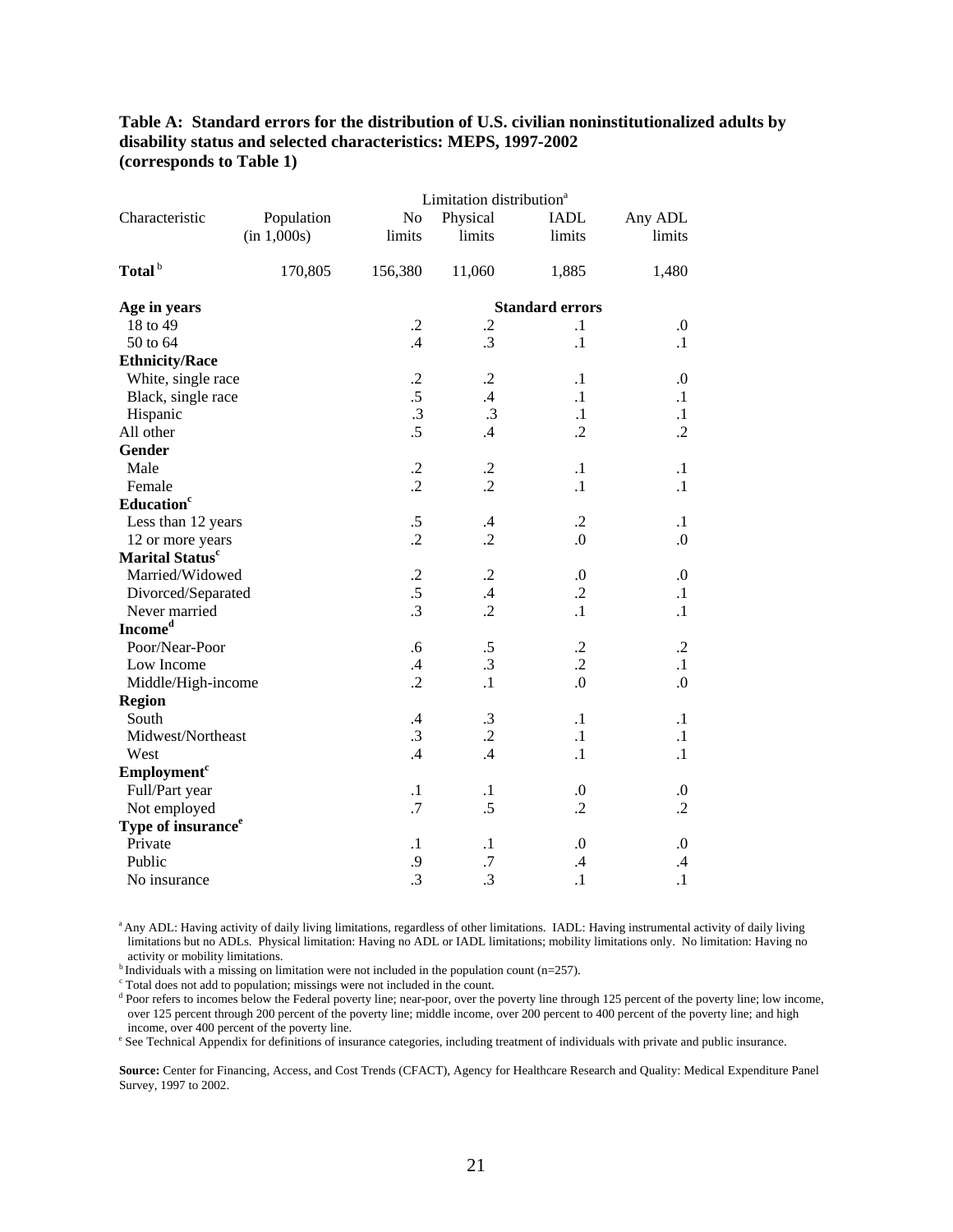**Table B Standard errors for the disability and insurance status of adults with functional limitations in the U.S. civilian noninstitutionalized population: MEPS, 1997-2002 (corresponds to Table 2)** 

| Characteristic                                  | Population<br>(in 1,000s) | Age group<br>18 to 49 | 50 to 64   |
|-------------------------------------------------|---------------------------|-----------------------|------------|
| Total <sup>a</sup>                              | 170,805                   | 128,906               | 41,899     |
| Limitation <sup>b</sup> /Insurance <sup>c</sup> |                           |                       |            |
| Number with no limitation                       |                           |                       |            |
| Percent private ins.                            | $.5\,$                    | $.5\,$                | $.5\,$     |
| Percent public ins.                             | $\cdot$ .2                | $\cdot$ .2            | $\cdot$ .2 |
| Percent no insurance                            | .4                        | $\mathcal{A}$         | $.4\,$     |
| Number with physical limitation                 |                           |                       |            |
| Percent private ins.                            | 1.0                       | 1.4                   | 1.2        |
| Percent public ins.                             | .9                        | 1.3                   | 1.1        |
| Percent no insurance                            | .6                        | $\cdot$ 9             | .7         |
| Number with IADL                                |                           |                       |            |
| Percent private ins.                            | 1.8                       | 2.3                   | 2.6        |
| Percent public ins.                             | 1.9                       | 2.6                   | 2.7        |
| Percent no insurance                            | 1.1                       |                       |            |
| Number with any ADL                             |                           |                       |            |
| Percent private ins.                            | 1.8                       | 2.6                   | 2.6        |
| Percent public ins.                             | 2.0                       | 2.8                   | 2.9        |
| Percent no insurance                            | 1.1                       |                       |            |

 $^{\text{a}}$  Individuals with a missing on limitation were not included in the population count (n=257).

 limitations but no ADLs. Physical limitation: Having no ADL or IADL limitations; mobility limitations only. No limitation: Having no <sup>b</sup> Any ADL: Having activity of daily living limitations, regardless of other limitations. IADL: Having instrumental activity of daily living activity or mobility limitations.

<sup>c</sup> No insurance refers to individuals who were uninsured the entire year.

— Less than 100 sample cases.

 Survey, 1997 to 2002. **Source:** Center for Financing, Access, and Cost Trends (CFACT), Agency for Healthcare Research and Quality: Medical Expenditure Panel